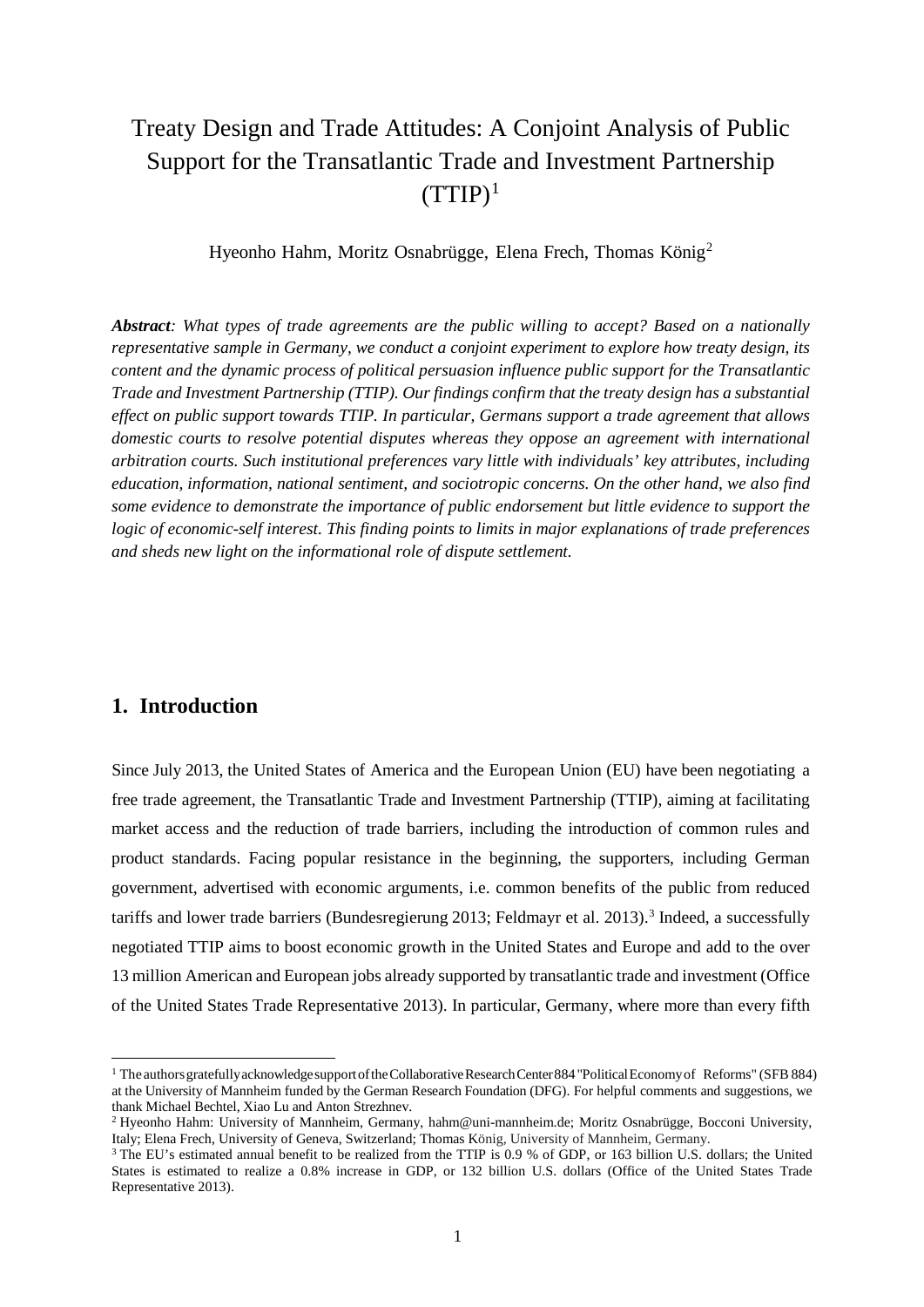job depends directly or indirectly on international trade and its exports of goods and services constitute about a half of its GDP, is expected to profit from TTIP. However, according to a recent Eurobarometer survey from fall 2014, German population has the lowest level of support for TTIP, at 49%, compared with 58% in the EU as a whole. Over time, other surveys conducted by Pew (2014; 2015) indicate that public support is decreasing from 55% to 41% in the period 2014 to 2015. In light of the economic benefits, these survey results and increasing opposition to TTIP are puzzling.

In this paper we aim to explain public support towards TTIP in Germany, which is one of the largest and the most powerful EU member states. Why do people, who are considered to profit economically from TTIP, oppose the treaty? How can the government garner broader public support for TTIP? Drawing upon the current debate over TTIP in Germany and the literature on treaty design and trade preferences, we focus on the three main dimensions of TTIP – the scope and depth of the agreement, dispute settlement mechanisms and the dynamic process of political persuasion by different political actors. To systematically assess various theoretical dimensions, we designed a conjoint experiment and embedded it in a large-scale representative online panel survey, the German Internet Panel (GIP) which combines the possibilities of an online study with the advantages of a representative panel (Blom et al. 2015). Conducting a conjoint experiment, we ask respondents to evaluate various (hypothetical) treaty designs and contents with randomly assigned attributes to measure preferences and importance of these characteristics of multidimensional agreements. This enables us to vary multiple attributes of the trade agreement simultaneously, and thus to evaluate which attributes make individuals more or less likely to support respectively reject TTIP.

According to our study, individual attitudes towards TTIP vary depending on the content and design of the trade agreement and the political actors endorsing it. Contrary to the logic of economic self-interest, a deeper and wide trade agreement does not increase public support. Interestingly, a partial reduction of scope – in particular, in terms of custom duties – is likely to increase public support for TTIP. Also another element of the content, the standardization of rules and regulations, generally tends to decrease support. On the other hand, we also find some evidence to show the role of political actors who endorse the agreement in shaping public support: if the treaty is advertised by the German Consumer Organization (Verbraucherzentrale), an independent, non-profit organization for consumer protection, the respondents become more supportive. If the treaty is endorsed by the opposition parties, respondents support the treaty less. While these effects of the depth/scope of the treaty and endorsement on public support for TTIP vary depending on several important individuals' attributes, we uncover a broad public consensus about the institutional design of TTIP. People view national court favorably, whereas they view international arbitration courts unfavorably. We find that this design element of disputesettlement procedures is the most significant factor that influences public support for TTIP, after controlling major explanations of trade preferences. Introducing private arbitration tribunals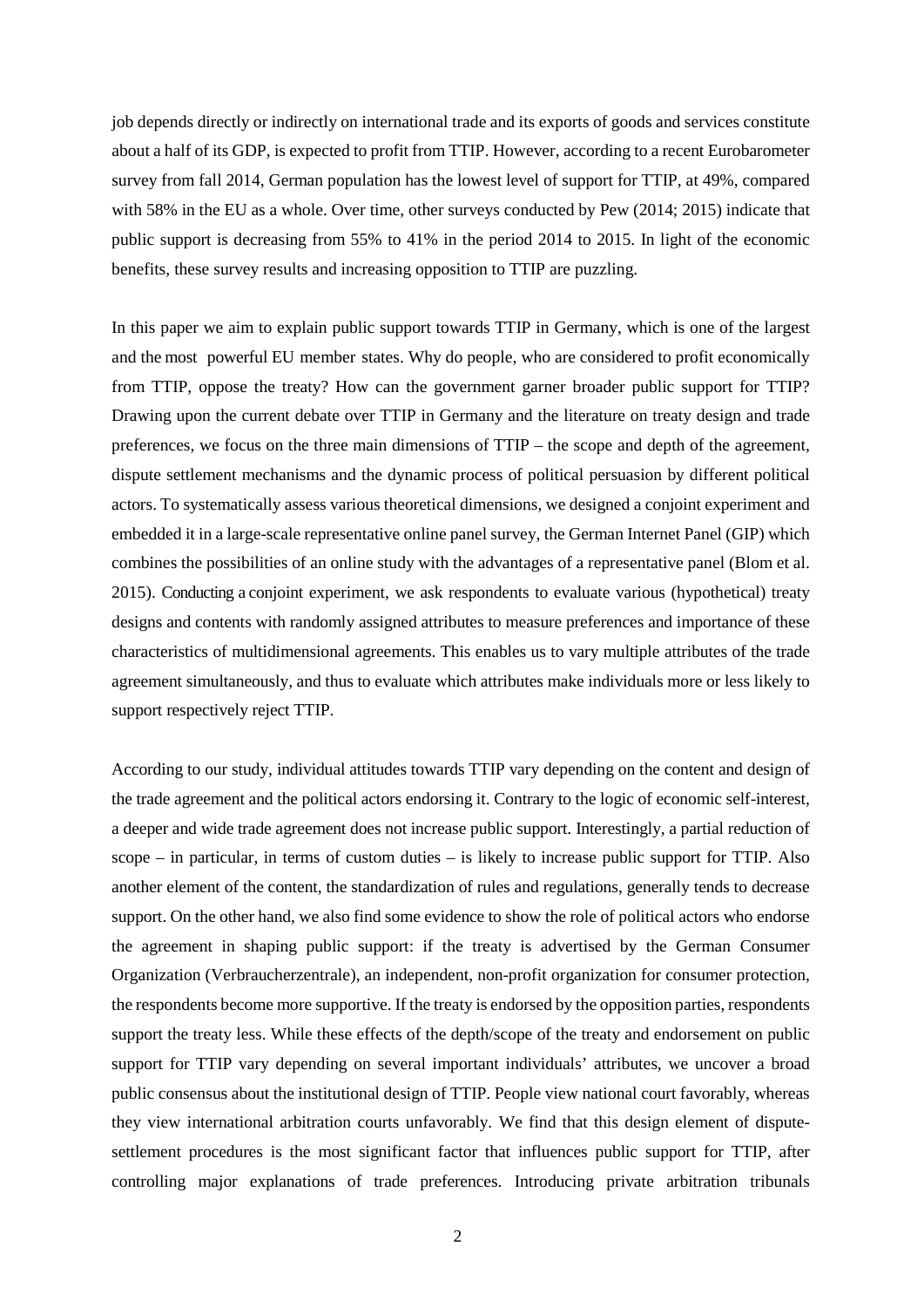significantly reduces support for TTIP, compared to domestic courts, regardless of individuals' education, information about TTIP, national sentiment, and their sociotropic concerns.

Our study aims to contribute to the existing literature in several ways. First, our study joins the debate over the role of dispute settlement mechanisms or courts<sup>[4](#page-2-0)</sup> in maintaining government compliance with international agreements. According to the literature, governments have an incentive to create dispute settlement mechanisms that can help domestic audiences to gain information about government behavior, empowering them to deter noncompliance (Carrubba 2009; Chapman 2007; Chaudoin 2014; Dai 2005; 2007; Fang 2008; Mansfield, Milner, and Rosendorff 2002; Simmons 2000). This is particularly important for the effectiveness of compliance with international agreements, which generally depends on domestic political factors. When domestic audiences support compliance and mobilize in response to an institutional alarm sent by dispute settlement, international cooperation is more likely to be "feasible and durable" (Koremenos, Lipson, and Snidal 2001, 762), even without enforcement power. This paper directly examines the behavioral micro-foundations of these arguments that are at the core of many broader theories of the effects of international institutions.

Second, our findings show that individual attitudes towards free trade may shift as a function of the specific features of the agreement and given context. Despite the diversity of its focus, including economic self-interest (Mayda and Rodrik 2005; O'Rourke and Sinnott 2001; Scheve and Slaughter 2001b), sociotropic concerns (Mansfield and Mutz 2009), national sentiment (O'Rourke and Sinnott 2001; Mayda and Rodrik 2005), and the level of knowledge (Hainmueller and Hiscox 2006), a large literature has emphasized the importance of individual-level attributes that are relatively fixed in explaining public attitudes towards trade. While our analysis partially supports these findings, we demonstrate that content and design of the treaty and political persuasion by specific political actors involved in the public debate significantly influence individual attitudes towards TTIP, independent of individuals' relatively fixed characteristics.

Although a growing body of literature emphasizes that the institutional design plays a critical role in achieving international agreements, this insight has rarely been incorporated into the study of trade preferences. Highlighting the multi-dimensional nature of the trade agreement, our analysis also suggests that the aggregate level of public support for TTIP may vary depending on which issues prevail in the dynamic process of public debate and ongoing negotiations, which determine the specific design of the treaty.

**.** 

<span id="page-2-0"></span><sup>4</sup> Following Carrubba and Gabel (2015, 3), we call an independent standing body to which member states can challenge another for alleged violations of treaty obligations and which executes third-party review as international "courts". Most international treaties include provisions requiring the peaceful settlement of disputes, and many agreements designate international courts as the final legal venue for the settlement of disputes related to the treaty. Thus, most scholars commonly associate commonly associate the role of dispute settlement with international courts (Alter 2014, 12).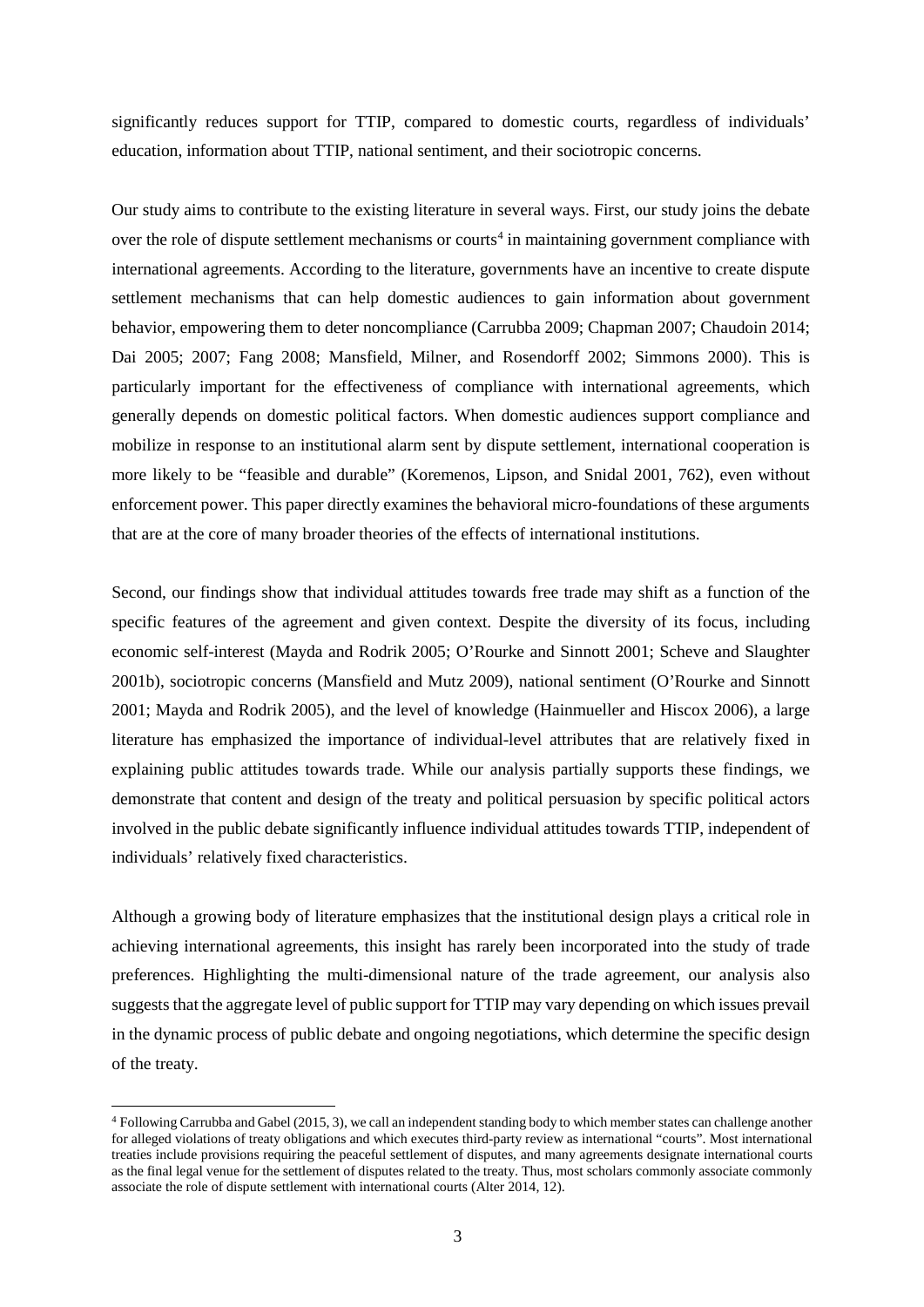# **2. The Transatlantic Trade and Investment Partnership – Negotiations and the Public**

The negotiations over TTIP as a free trade agreement between the USA and the EU started in July 2013. The TTIP texts are being developed by 24 joint EU-US working groups, each considering a separate aspect of the agreement. Negotiations are held in week-long cycles alternating between Brussels and the USA. The European Commission is the official negotiator representing all 28 EU member states. It got its official mandate from the European Council in October 2014. The 28 member states will have to approve, via unanimous voting under TFEU Articles 207 and 218, the negotiated agreement in the Council of the European Union, at which point the European Parliament will also be asked for its endorsement. Early on critics called the secrecy of the negotiations and the sole mandate of the European Commission into question, arguing that TTIP encloses topics that go well beyond trade and therefore require approval by national parliaments. As a response, the European Commission has made negotiation documents public, including all EU proposals in the regulatory and rules components of the agreement. Meanwhile, the President of the European Commission, Jean-Claude Juncker, declared that each member state will separately ratify the agreement, if necessary by a vote in national parliaments.

Over the course of the negotiations and in response to the increasing public opposition to TTIP, the positions of the political actors noticeably changed in Germany. A typical example is the German Vice-Chancellor Sigmar Gabriel, who is the Minister for Economic Affairs and chairman of the German Social Democratic Party (SPD) who is the most likely candidate for chancellorship in the 2017 German elections. Within the SPD a large number of left-wing members criticize TTIP and other trade agreements for undermining national labor standards, workers' rights and job security. While Sigmar Gabriel initially tried to "open his party up for TTIP and CETA" (Sueddeutsche Zeitung 2015) in 2015, he proclaimed in August that the negotiations with America have "de facto failed" (Frankfurter Allgemeine Zeitung 2016). With this drastic statement the German Vice-Chancellor responded to the criticism of unions and party members as well as to the public protests against TTIP. On 17 September 2016, about 250.000 protesters took to the streets in seven big German cities. Besides the fear against lower standards, plans for arbitration tribunals to hear cases by companies against governments over breaches of investment protection fostered intense controversy because it was seen as giving individuals and corporations access to a special legal procedure that can challenge domestic policy decisions. After all, German parties demanded to "[…] design investment protection rules in accordance with constitutional rules" (Die Zeit 2015).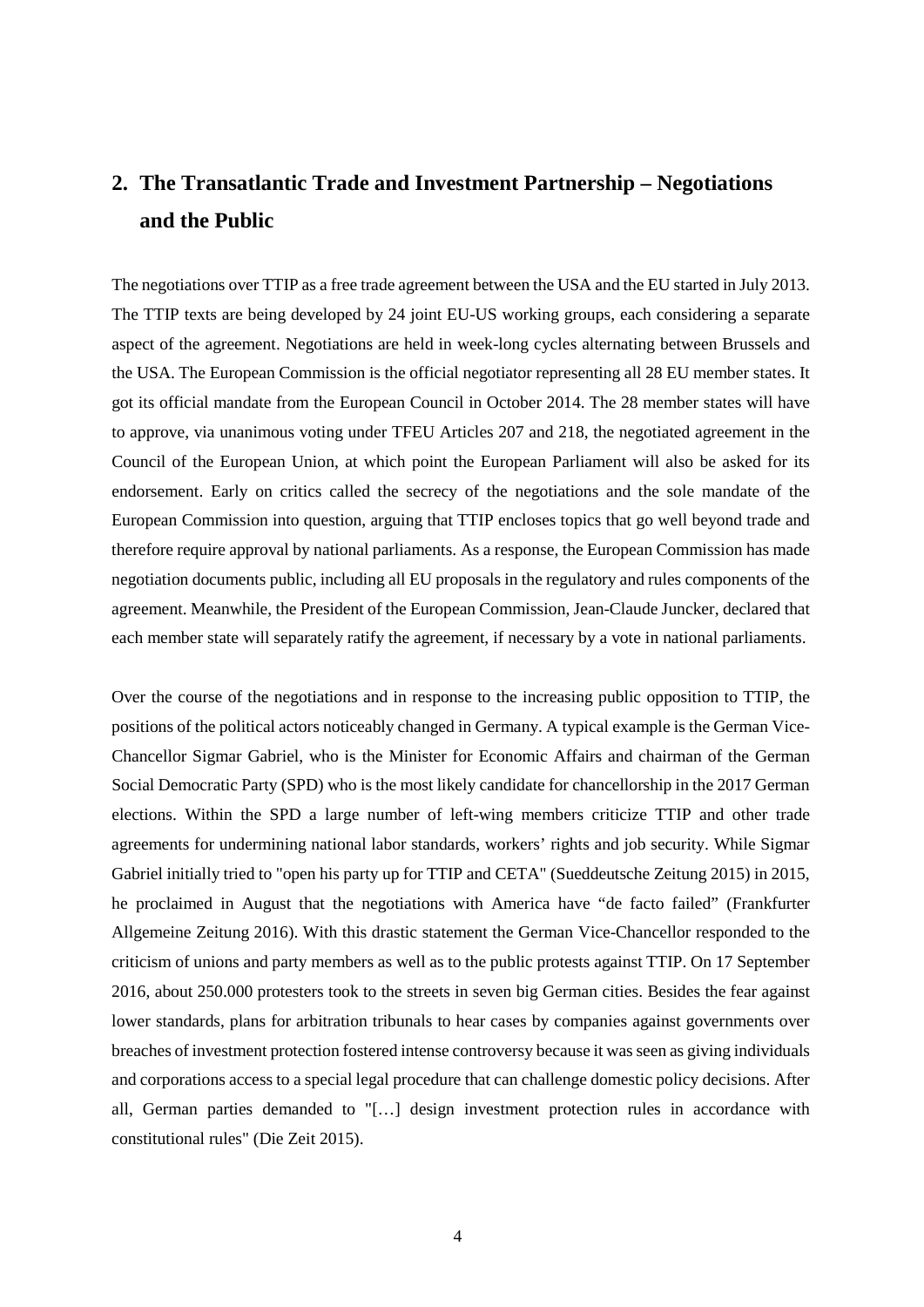# **3. Theoretical Expectations**

Many studies have investigated the relative strength of the two competing economic models (e.g., Mayda and Rodrik 2005; O'Rourke and Sinnott 2001; Scheve and Slaughter 2001b) in explaining trade preferences. First, drawing upon the Heckscher-Ohlin approach, the so-called Stolper-Samuelson model argues that increased trade will benefit abundant factors but tends to hurt scarce factors within a country. Thus, high-skilled individuals are more supportive of free trade than low-skilled individuals in countries like the US that that are well endowed. Contrary to the Stopler-Samuelson model, which makes a strong assumption about the mobility of factors of production, the Ricardo-Viner model assumes that factors are tied to particular industries. Thus, when that industry is under threat from imports, all factors tied to it will support protection. Likewise, when an industry is highly productive and gaining export markets, all factors within it will support free trade.

Other scholarship on individual attitudes toward trade has contested these major accounts, either by emphasizing that citizens react to macroeconomic performance, rather than to individual benefits, or by pointing out the importance of ideational factors such as national sentiment and knowledge. For example, Mansfield and Mutz (2009) provide the so-called "sociotropic" explanation (see also Kinder and Kiewiet 1981), according to which citizens are more likely to form their attitudes toward trade based on its perceived effects on the national economy Also, according to them, the reported association between education and free trade support is less representative of distributional concerns linked to the factor endowment, as major models claim, than of individuals' anxieties about other countries or other types of people. Indeed, previous empirical studies (O'Rourke and Sinnott 2001; Mayda and Rodrik 2005) report that protectionist trade attitudes are associated with nationalist sentiment. Hainmueller and Hiscox (2006) also point out that the positive relationship between education and support for trade liberalization primarily reflects the fact that more educated respondents tend to be more exposed to economic ideas about the overall efficiency gains for the national economy associated with greater trade openness.

Another theoretical approach begins from the premise that political factors can shift individuals' attitudes towards trade, as compared to the previous scholarship that focuses on the economic and social attributes of individuals, which are relatively fixed. By analyzing cross-national data on government spending and individual-level opinion data on trade attitudes among OECD countries, Hays, Ehrlich, and Peinhardt (2005) show that individual support for trade is higher in countries where governments provide generous welfare programs for labor and retirees. Ehrlich and Hearn (2013) further support this finding using a survey experiment in the USA. Accordingly, respondent groups that were provided with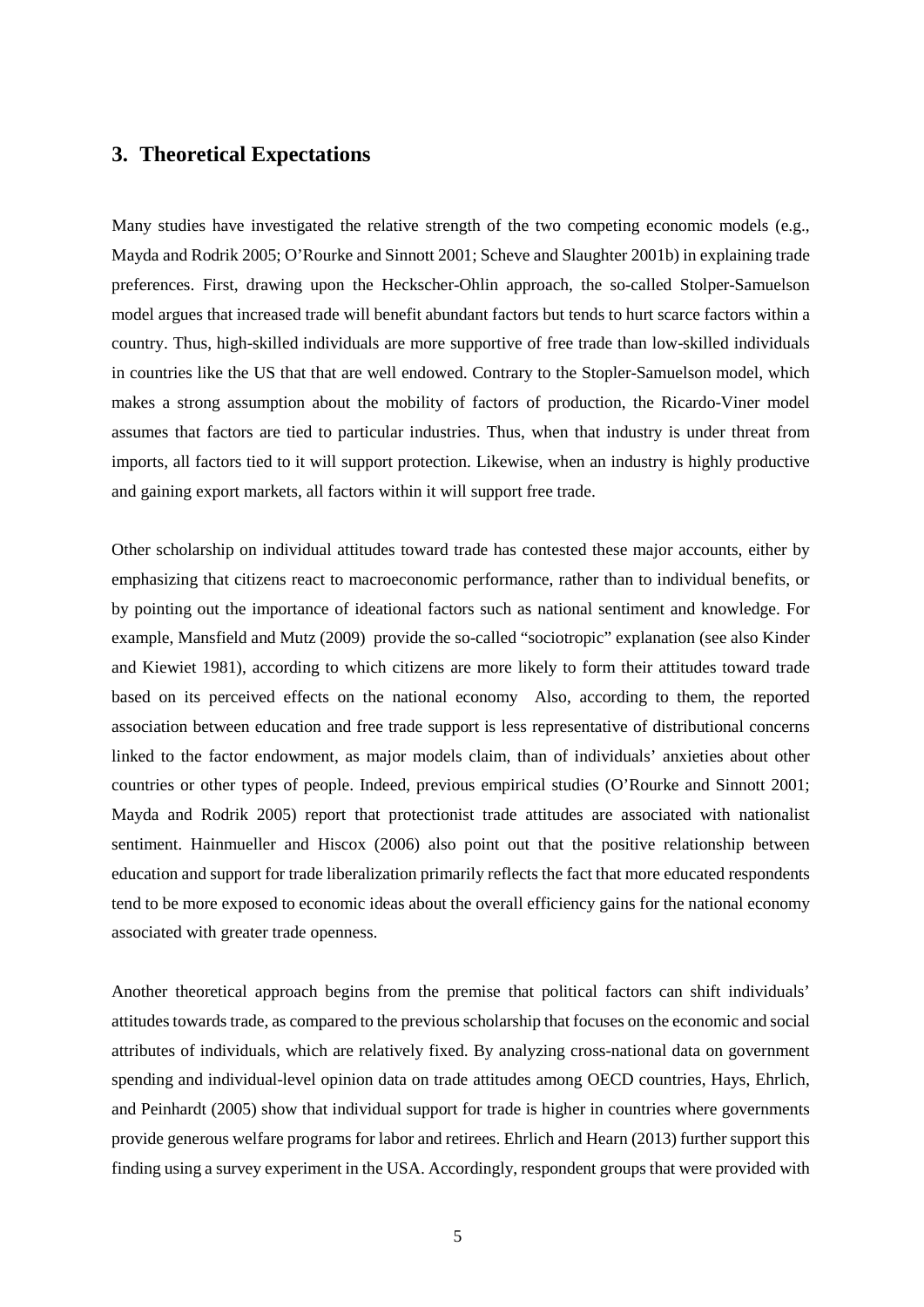the information about the Trade Adjustment Assistance (TAA) program were more supportive of free trade than the control group without the facts about the TAA, and this increase was especially large among low-income respondents. Walter (2010) analyzes public opinion data from Switzerland and shows that welfare expansion occurs through increased support for the Left among trade losers.

In a similar vein, recent work pays attention to the dynamic process of political persuasion that shapes citizens' attitudes towards free trade. When forming an opinion on such a complex matter, people may use heuristics or informational shortcuts without a sufficient understanding of a detailed knowledge of the matter at hand (Downs 1957; Lupia and McCubbins 1998). Most models of elite opinion leadership are based on the idea that the less informed eschew active, mindful processing and rely instead on convenient shortcuts that do not require effortful thinking about the actual substance of an issue. Using district-level referendum results on CAFTA in Costa Rica, Hicks, Milner, and Tingley (2014) demonstrate that the left-leaning party was successful at persuading voters to oppose signing a free trade agreement with the United States. Likewise, Naoi and Urata (2013) show that anti-trade campaigns organized by agricultural cooperatives and the opposition Liberal Democratic Party mobilized much broader mass opposition to Japan's participation in the Trans-Pacific Partnership Agreement than could have been predicted from economic models.

Our study aims to contribute to this literature in three ways. First, we identify the main dimensions of TTIP – the depth of the agreement, its scope, and dispute-settlement mechanisms – and the dynamic process of political persuasion by political actors, and highlight their roles in shaping public support for the trade agreement. These aspects imply that individual attitudes towards the agreement may not be fixed; rather, they can shift as a function of the specific features of the agreement and given context.<sup>[5](#page-5-0)</sup> Second and importantly, we emphasize that the content and design of the trade agreement can influence public support. A large body of literature emphasizes that the institutional design matters to achieve international agreements, but this insight has rarely been incorporated into an individual-level study of trade policy. We investigate how the variation in design affects individual attitudes towards trade agreement. By incorporating this so-called "rational design of international institutions" literature into the study on trade preferences, we seek to contribute to further understanding of the micro-foundation of trade agreements. In particular, in addition to the depth and scope of the treaty, mostly related to tariff/nontariff bindings and regulations, we pay special attention to the importance of dispute settlement. The premise that dispute settlement mechanisms transmit information to domestic audiences is at the center of existing studies on enforcement. We scrutinize this assumption by exploring how the different designs of dispute settlement shape public support towards trade agreement. Lastly, we pay attention to the nature of the multi-dimensionality of TTIP and the preferences of

 $\overline{\phantom{a}}$ 

<span id="page-5-0"></span><sup>5</sup> See Bechtel, Hainmueller, and Margalit (2015) for the distinction between "fundamental" versus "contingent" attitudes.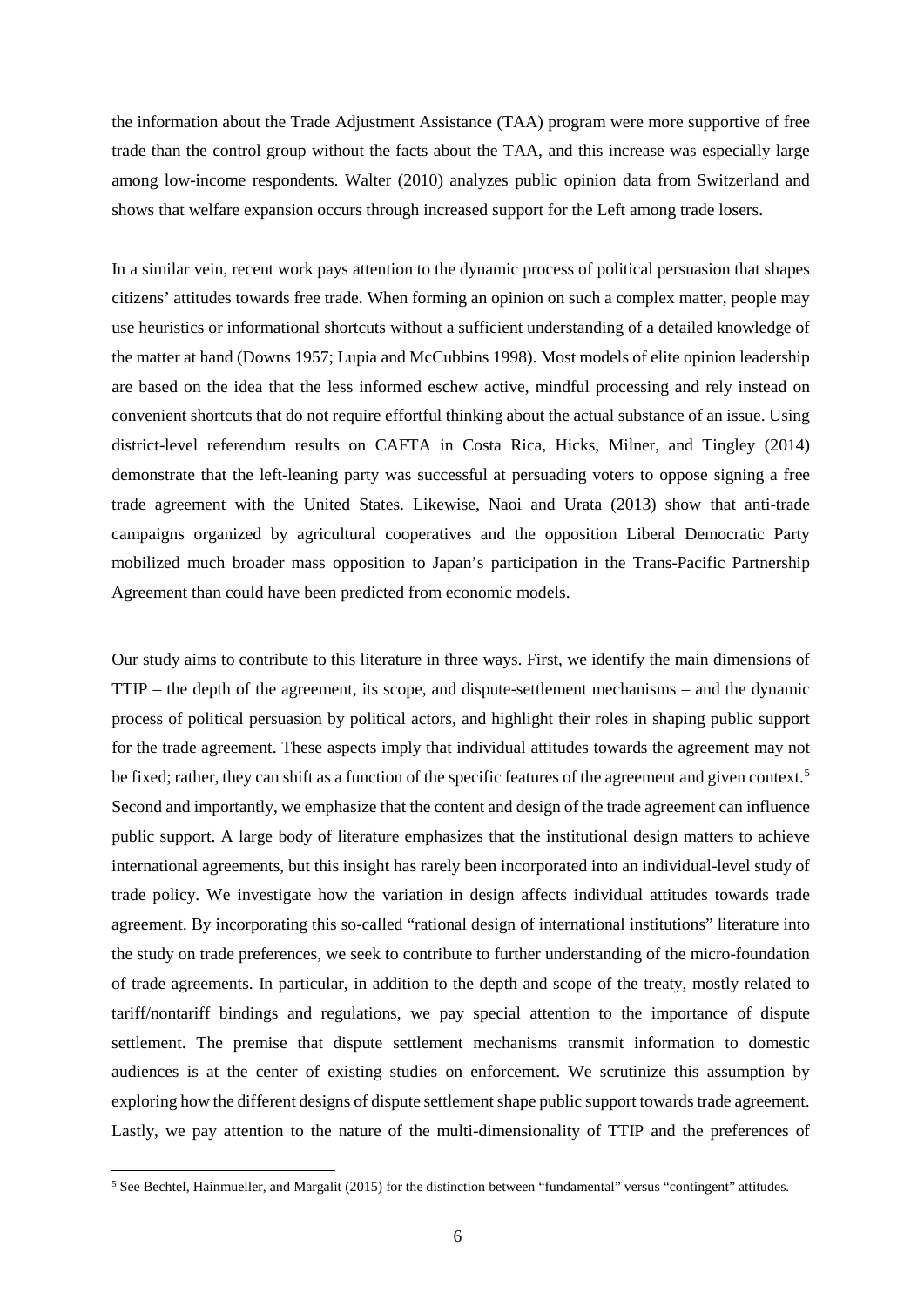individual towards it. Using a conjoint experiment, we examine the relative strength of multiple hypotheses about trade preferences.

#### **3.1 Depth and Scope**

1

International agreements vary significantly in their design. In particular, the depth and the scope of the treaty constitute the core of such agreements, directly determining their extent and subsequent aggregate efficiency. Downs, Rocke and Barsoom (1996, 383) define the depth of an international agreement as "the extent to which [the agreement] requires states to depart from what they would have done in its absence." Depth of trade agreements can refer both tariff bindings, nontariff barriers (including quantitative restrictions such as import quota and other regulations such as customs procedures, licensing rules, product standards, and government procurement rules) that are used to control the amount of trade. Accordingly, deeper trade agreements have significant tariff reductions and make it more difficult for treaty members to impose nontariff barriers.

On the other hand, scope refers to the number of issue areas covered by the agreement. Some agreements focus on a single, narrow issue, while others deal with multiple issue areas. Most of trade agreements regulate the trade of goods, but they occasionally do not cover agricultural goods (Davis 2003). Citing World Trade Report 2011, Johns and Peritz (2015) summarize that nearly 73 percent of the preferential trade agreements (PTAs) in their sample address nontariff barriers on agricultural goods, but these provisions tend to differ significantly from one agreement to the other, reflecting members' domestic political concerns. In addition, roughly half of PTAs regulate the trade of services, such as accounting and telecommunications (340).<sup>[6](#page-6-0)</sup>

To the extent to which depth and scope directly relate to the aggregate economic benefits for a society, we expect that the variation in terms of depth and scope can play a significant role in shaping individual attitudes towards trade agreements. We note that these two design elements are often interdependent in practice, while the conceptual distinction between the two is important. That is, one can discuss the extent of nontariff barriers of certain goods only when treaty members decide to deal with the related areas. According to many economists (see for example Alston et al. 1992), deeper and wider trade agreements would enable people to get more benefits from the aggregate efficiency gains associated with expanded trade. This suggests that individuals will support TTIP as its depth and scope increase. However, some recent studies find the opposite, where a trade agreement is more effective when

<span id="page-6-0"></span><sup>6</sup> These agreements can also address nontrade issues. Approximately half of PTAs have intellectual property provisions (World Trade Report 2011), which typically require members to recognize and protect copyrights, patents, and trademarks. Similarly, many PTAs regulate competition policy (53 percent) by prohibiting monopolies and cartels and protect foreign investment (42 percent) by, for example, requiring expropriating countries to provide compensation to foreign investors. Trade agreements also increasingly address noneconomic issues, such as human rights and environmental protection (Hafner-Burton 2005; Steinberg 2002)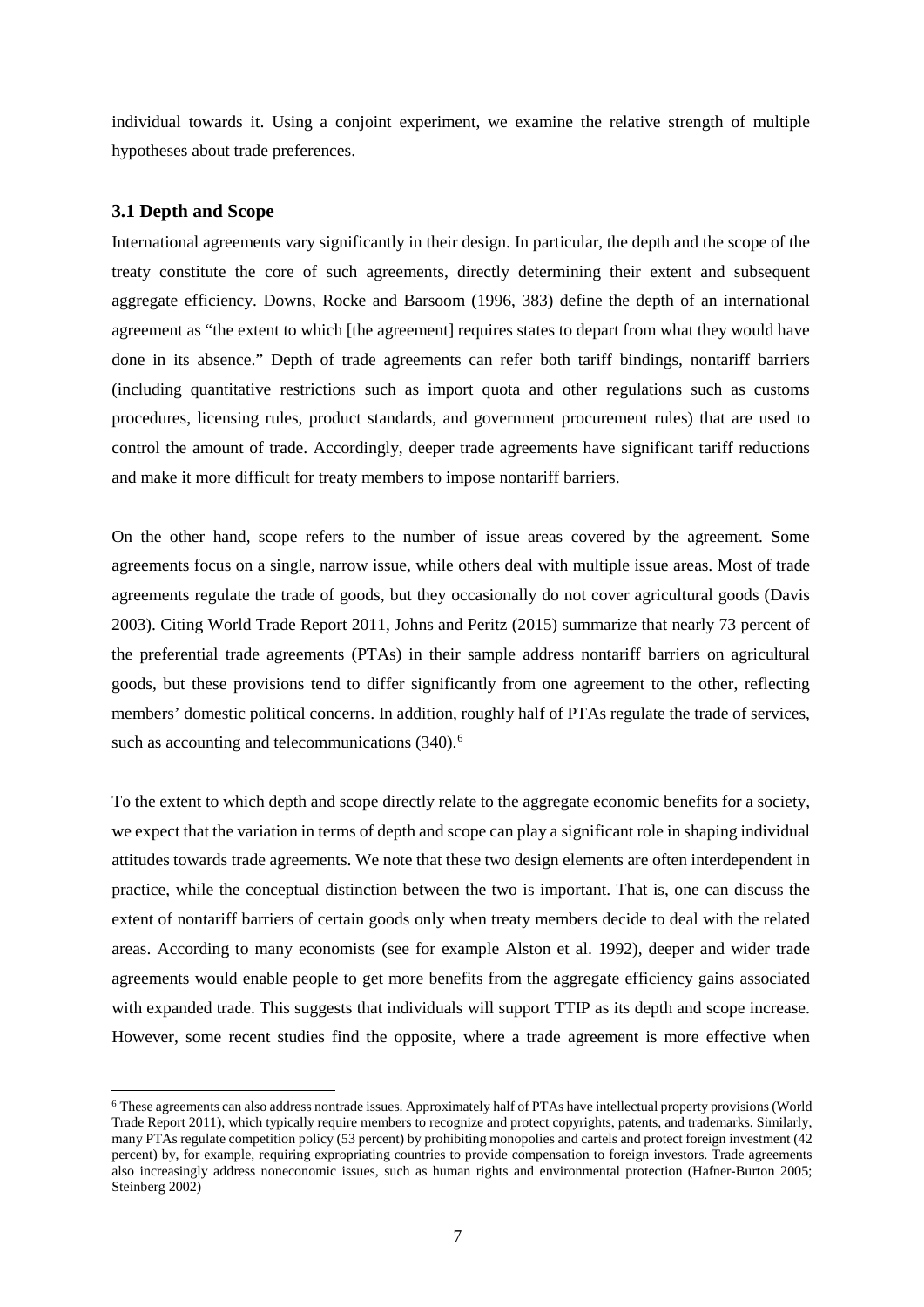member states comply with treaty rules and when they create stable regimes that endure over time, while wider and deeper agreements are likely to impose stricter constraints on its members, making it more difficult for members to comply and making the treaties less stable (Johns 2014, 2015; Johns and Peritz 2015). In this vein, Rosendorff (2015, 151) emphasizes that all free trade agreements attempt to manage a fundamental trade-off: deeper concessions in the form of lower bindings increase the gains from freer trade, but countries are reluctant to join an institution that binds too tightly. While this theoretical discussion and empirical evidence largely focuses on the level of member state behavior, we expect that individual attitudes towards trade agreements may also reflect this tension.

**Hypothesis 1 (Depth/Scope):** *Individuals are likely to support TTIP when the depth and scope of the treaty is moderate.* 

#### **3.2 Dispute-Settlement Mechanisms**

**.** 

A large body of literature argues that dispute settlement mechanisms play a critical role in facilitating international cooperation.[7](#page-7-0) During the negotiation, member states face the uncertainty about the future cost of compliance and such uncertainty creates a "time inconsistency" problem that endangers the prospects for a cooperative agreement in the present (Kucik and Reinhardt 2008, 477). As a response, scholars argue that the dispute settlement procedures serve as a fire alarm by signaling possible violations of the agreement, and as an information clearing house by providing a venue in which the facts of the case can be investigated (Carrubba 2005; 2009; Carrubba and Gabel 2015; Rosendorff 2005). The alarm can activate domestic audiences to punish the offending government politically (McGillivray and Smith 2000; 2004), and this threat of ex post punishment helps facilitate cooperation and enhance the credibility of commitments by making compliance more attractive ex ante (Chaudoin 2014; Leeds 1999; Mansfield and Pevehouse 2006). On the other hand, serving a crucial informationproviding role, the dispute settlement procedures can also enhance the stability of the cooperation by reducing transaction costs and increasing transparency (Rosendorff 2005).<sup>8</sup>

However, often, the domestic audiences *receiving* this information may not *accept* it automatically, and the function of information transmission may depend on how dispute settlement mechanism is designed. We expect that dispute settlement design can influence the credibility of signal sent by the court and thus affect public support for TTIP. In the current TTIP negotiations, dispute settlement mechanisms have been mainly discussed for different types of the courts, varying in the degree of

<span id="page-7-0"></span><sup>7</sup> In particular, existing studies show that dispute settlement mechanisms are associated with the effective functioning of PTAs and pacifying and trade-enhancing effects (e.g., Haftel 2007; Kono 2007).

<span id="page-7-1"></span><sup>&</sup>lt;sup>8</sup> Another path that the dispute settlement procedures can facilitate an international agreement is to enhance the flexibility (Rosendorff 2005; Rosendorff and Milner 2001). That is, dispute settlement procedures allow a contracting partner to violate the agreement, compensate the losers, and still remain within the community of cooperating nations. Studies have shown that the flexibility clauses can promote the cooperation, by allowing for legal suspension of concessions without having to fear punishment for breaking the commitment (Rosendorff 2005; Kucik and Reinhardz 2008).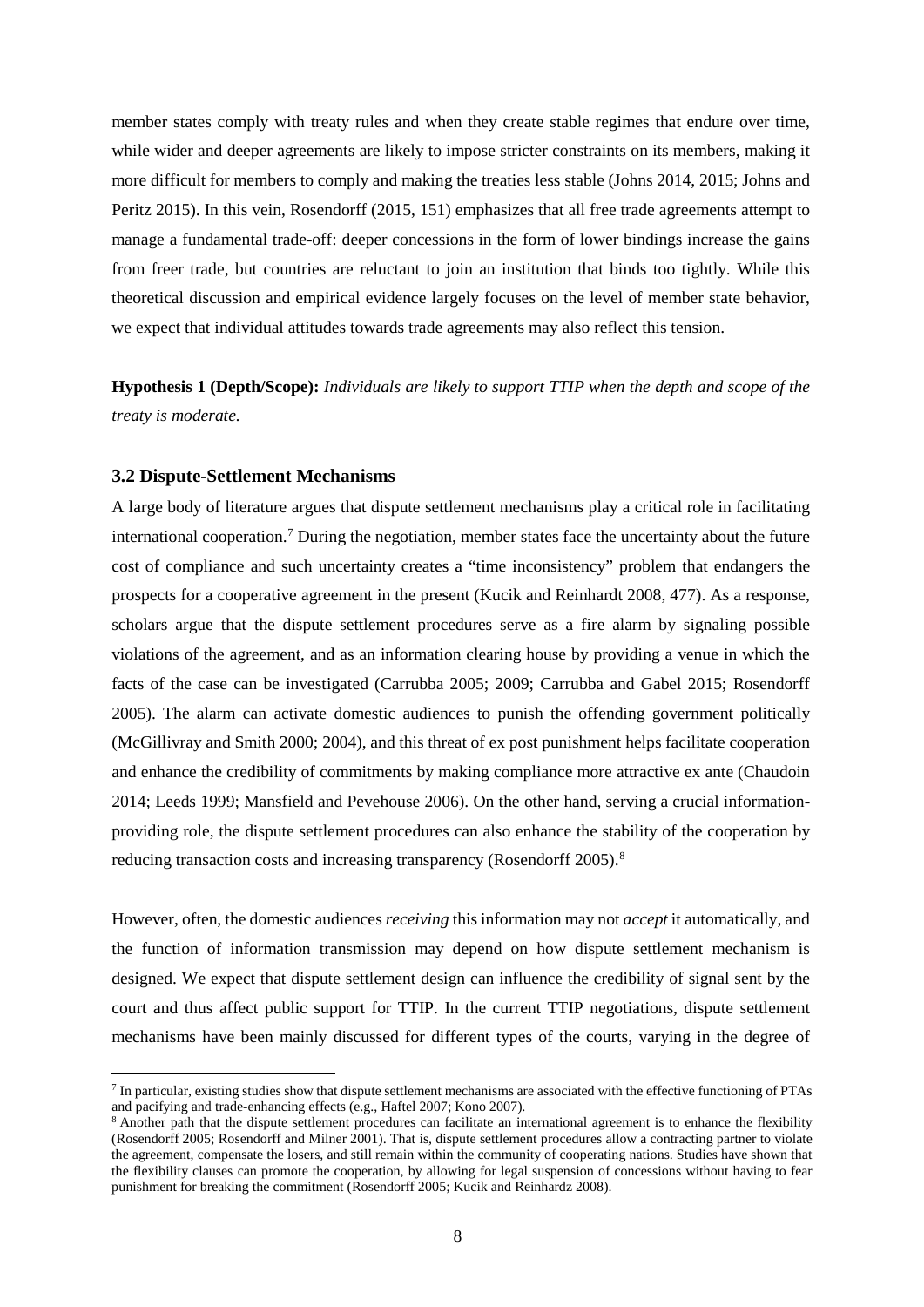delegation to international tribunals.<sup>[9](#page-8-0)</sup> The first common option is international arbitration system composed of corporate lawyers, widely known as investor-state dispute settlement (ISDS). However, this ad hoc tribunal has been criticized because it lacks transparency and can restrict the capacity of governments to regulate in the public interest by allowing individual companies to sue national governments for alleged violations of the agreements. An alternative is a domestic court. While this option can be effective in countries with long traditions of rule of law, critics say that they might be biased in favor of "host" countries. A third alternative is an arbitration court composed of national judges. Despite the variation in detail, this new type of international court consists of national judges agreed by member states and specializes on cases of potential breaches of the TTIP agreement.

Indeed, international adjudication is a form of delegation  $-$  a conditional grant of authority to an independent non-state body to resolve disputes arising from interstate cooperation. This intuition underlies much of the concern with democratic accountability. In particular, the length of delegation chain is likely to influence citizens' perceived legitimacy of arbitrators or judges. For example, citizens may expect from their domestic courts, rather than international courts which they may feel "distant", that their home country and/or their own interests will be less likely to be 'run over' by foreign companies. We therefore expect the involvement of national judges into the dispute settlement to have a positive effect on individual preferences over the TTIP agreement.

**Hypothesis 2***: Individuals are more likely to support TTIP if disputes are solved by their domestic courts.*

### **3.3 Endorsement**

**.** 

When forming an opinion on such a complex agreement like TTIP, people are likely to rely on heuristics or informational shortcuts that do not require effortful thinking about the actual substance of an agreement. Bechtel et al. (2015) note that this influence on public preferences could be the reason why governments as well as parties in opposition make frequent statements about certain topics or proposals that are internationally bargained over. Indeed, different political actors have actively participated in the current debate on TTIP, seeking to mobilize the public for, or against the agreement. We expect that public attitudes towards TTIP are influenced by the identity of the endorser. According to Lupia and McCubbins (1998), 'speakers' are persuasive if 'principals' perceive them as 'knowledgeable' and having 'congruent interests.' Different political actors, including federal government, the opposition parties, European Commission, and German consumer organisation are assumed to represent different levels of credibility. For example, people should be more in favor of TTIP if it is supported by an

<span id="page-8-0"></span><sup>9</sup> See Simmons 2014 for a discussion of conditions and consequences of more delegative forms of dispute settlement Existing studies have heavily focused on legalization as the singular defining feature of dispute settlement mechanisms (e.g., Jo and Namgung 2012; Kono 2007; Smith 2000; also see Allee and Elsig 2016)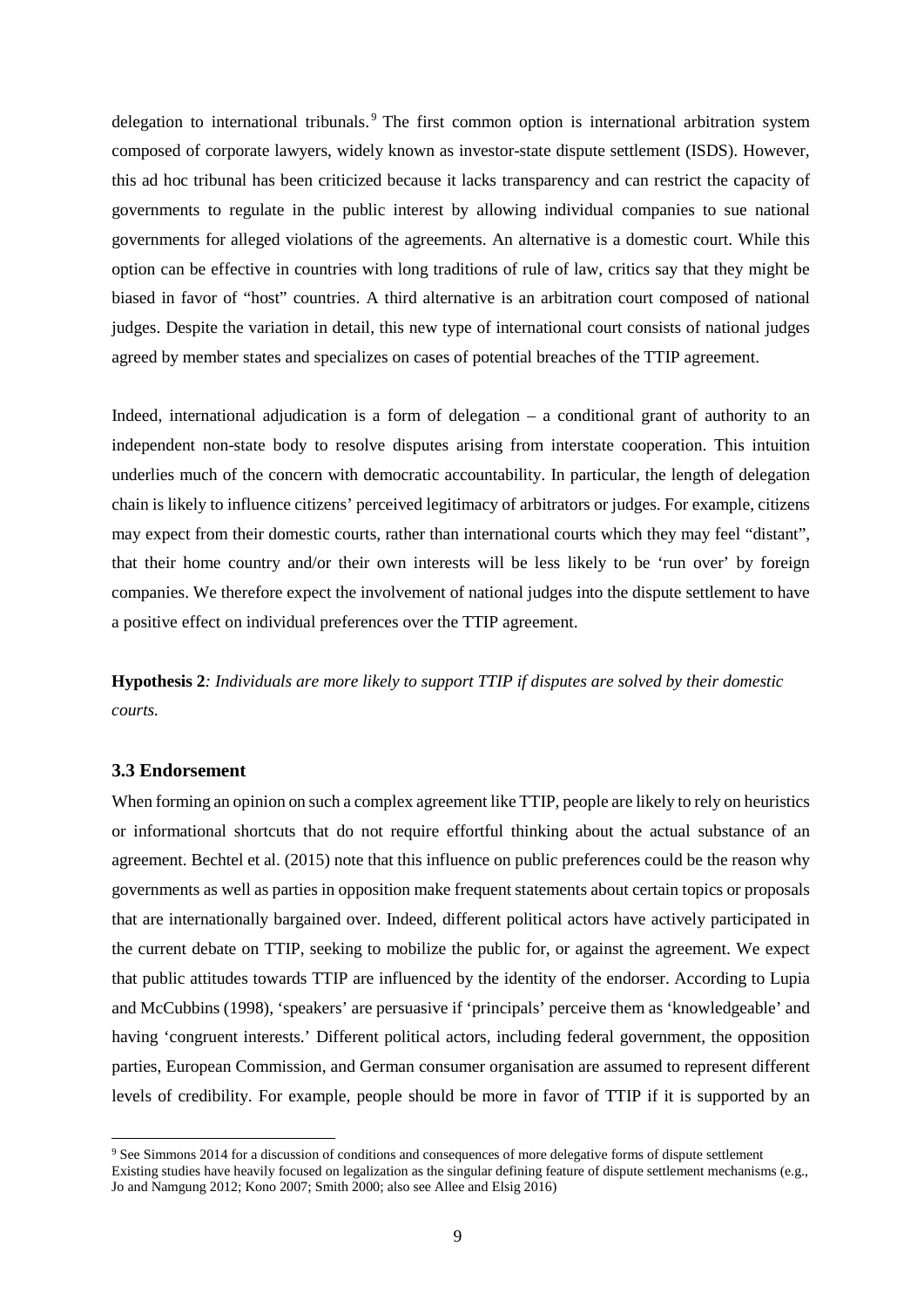institution known for its interests and expertise in consumer protection than if it is endorsed by any other institution that is known to have conflicting interests with them.

**Hypothesis 3***: Endorsement by institutions with interests and expertise in consumer protection will increase the support towards the trade agreement.*

# **4. Research Design**

In this study we use a conjoint experiment to analyze the different dimensions of public support for the TTIP trade agreement. Similar to Bechtel et al. (2015) our analysis employs a survey experimental research design where respondents evaluate "a set of alternatives, where each has randomly varied attributes" [\(Hainmueller](#page-23-0) et al., [2014,](#page-23-0) 1). This enables us to discern which effect the different elements or dimensions of the highly complex TTIP treaty have on public support.

# **4.1 The German Internet Panel**

The survey experiment was fielded within the *German Internet Panel (GIP)*, a longitudinal and representative survey of the German society.<sup>[10](#page-9-0)</sup> The GIP is a bimonthly online panel study with a sample of about 3,400 respondents, which uses a probability sample of the German population. The respondents are between 16 and 75 years old and are recruited of f-line using an ADM selection mechanism with separated random route address sampling to ensure representativity [\(Blom](#page-22-1) et [al.,](#page-22-1) [2015\)](#page-22-1). Probability based off-line recruitment ofrespondentsis used to reduce the sampling bias that online surveys usually have with regard to older citizens for example. Additionally, to reduce the sampling bias with regard to populations without internet access, computer, or computer literacy, the GIP equipped the recruited households without internet or without a computer with the necessary technical devices. Practical help with operating the computer and filling in the survey is also provided to the respondents. Compared to other (longitudinal online) surveys (see [Cheshire](#page-23-1) et al., [2011\)](#page-23-1), the GIP has a very low panel mortality rate. Almost one year (5 waves) after the start about 70% of the originally sampled members participated [\(Blom](#page-22-1) et al. [2015,](#page-22-1) 402).

### **4.2 Survey Questions Asked**

**.** 

<span id="page-9-0"></span><sup>&</sup>lt;sup>10</sup> The GIP constitutes a core part of the Collaborative Research Center 884 "Political Economy of Reforms" of the University of Mannheim, Germany. As an online panel survey, the GIP collects individual attitudes on a broad range of political, economic, and social topics [\(Blom](#page-22-1) et al., [2015\)](#page-22-1). The collected information is used byscientists of various disciplinesto explain public opinion and reformdecisions.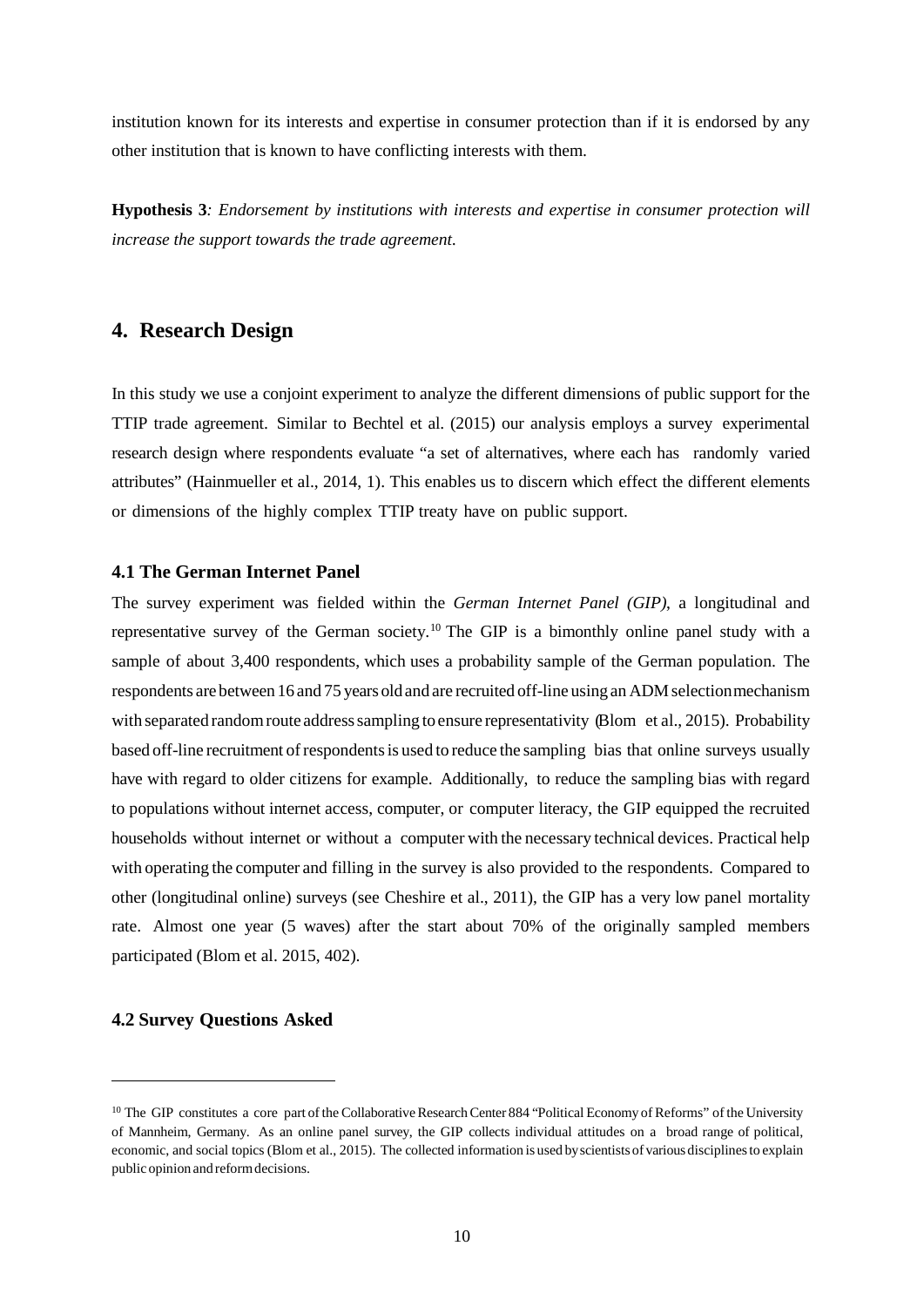The following questions as well as the experiment were fielded in wave 18 of the GIP, which was answered in the time between July 1st, 2015 and July 31st, 2015. We asked a number of questions on general attitudes and knowledge about TTIP. [11](#page-10-0) Because we give the respondents background information about the TTIP negotiations the general and knowledge questions were asked before conducting the experiment to avoid contamination.

First, we asked the respondents for their stand on Europe:

**.** 

*Some say European unification should be pushed further. Others say it already has gone too far. What is your opinion?[12](#page-10-1)*

The following question was asked to measure the general attitude of the German respondents towards the United States.

*Generally speaking,howwould you describe your views of theUnited StatesofAmerica (USA)? [13](#page-10-2)*

Before mentioning any further details about TTIP we first asked the respondents whether they have heard of TTIP before. This allows us to control for specific knowledge about TTIP later during the analysis.

*The European Union (EU) and the United States (US) are currently negotiating the terms of a possible free trade agreement, the Transatlantic Trade and Investment Partnership (TTIP). Below, this agreement will be referred to as the TTIP free trade agreement. Have you heard of the TTIP free trade agreement between the EU and the US?[14](#page-10-3)*

Subsequently we introduced the TTIP and gave some background information. Afterwards we asked for the respondents' view of TTIP (as described so far), and of the implications the potential free trade agreement would have on Germany.

<span id="page-10-0"></span> $11$  The reported questions are professional translations of the German questions. Please find the original questions as fielded in Germany in the appendix.

<span id="page-10-1"></span><sup>&</sup>lt;sup>12</sup> The respondents were asked to place their answer on a eleven-point scale "should be pushed further" and "has already gone too far". Alternatively "don't know" was a possible answer.

<span id="page-10-2"></span><sup>&</sup>lt;sup>13</sup> The respondents were asked to place their answer on a five-point scale "very negative" and "very positive". Alternatively "don't know" was a possible answer.

<span id="page-10-3"></span><sup>&</sup>lt;sup>14</sup> The respondents could choose "Yes, I've heard of the TTIP free trade agreement", and "No, I haven't heard of the TTIP free trade agreement". The order of appearance israndomized. "Don't know" was a possible answer.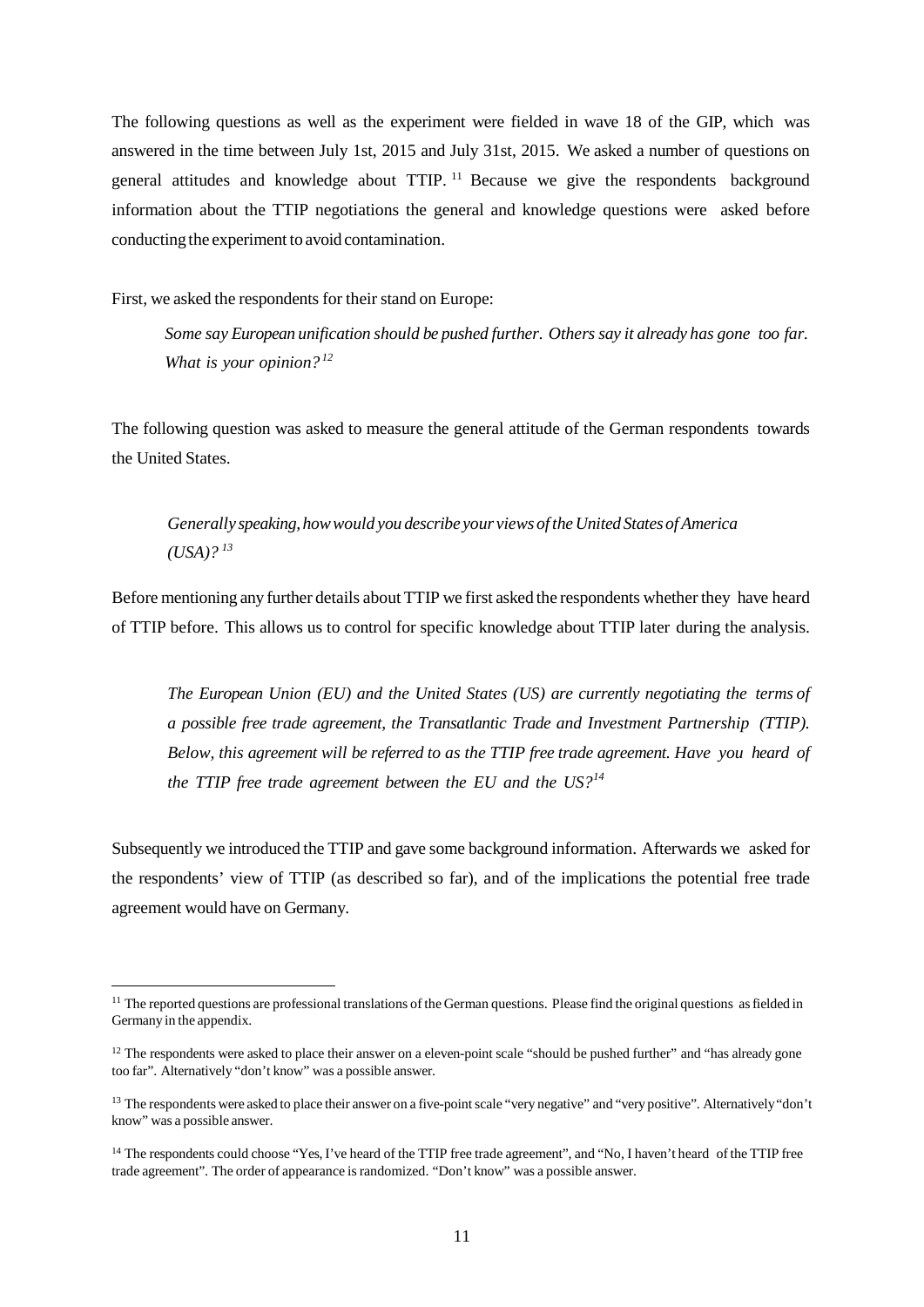Introductory text:

*Below, we focus on the current negotiations over the TTIP free trade agreement between the EU and the USA.*

*The focus of the negotiationsis on three main questions:*

*1) To what extent should customs duties be reduced? Customs duties are fees that are paid on goods that are imported into the EU or the USA. Currently, the customs duties on goods being imported into the EU amount to an average of 2.8%of the value of the goods.*

*2) To what extent should product rules and regulations for the EU and the US be standardized (i.e. for industrial machinery, cosmetics, and food)?*

*3) Who should rule on cases of alleged violations in contracts made under the TTIP free trade agreement?*

Questions:

 $\overline{\phantom{a}}$ 

*Are you in favor of or against the TTIP free trade agreement and if so, how strongly?[15](#page-11-0)*

*If the TTIP free trade agreement between the EU and the USA were signed, what effect do you think this would have on Germany?[16](#page-11-1)*

## **4.3 The Experimental Setup: Conjoint Analysis**

In the experiment, we confront the respondents with four binary comparisons of trade agreements (treaty versions). Before, we give the respondents some information and instructions:

*Currently, it is unclear exactly what the TTIP free trade agreement will include. Below, we would therefore like to ask you to evaluate possible versions of the treaty between the EU and the USA.*

In each case, we will present you with two treaty versions: A and B. In each case we will ask *you to decide which of the two treaty versions, A or B, you prefer. After that, we'd like to know to what extent you are in favor of or against each of the treaty versions.*

<span id="page-11-0"></span><sup>&</sup>lt;sup>15</sup> The respondents were asked to place their answer on a five-point scale from 'completely against'' to "completely in favor". Alternatively "don't know" was a possible answer.

<span id="page-11-1"></span><sup>&</sup>lt;sup>16</sup> For the four questions on the perceived effects of TTIP (question 6-9), the respondents were asked to place their answer on a five-point scale from "a very negative effect" to "a very positive effect". Alternatively "don't know" was a possible answer.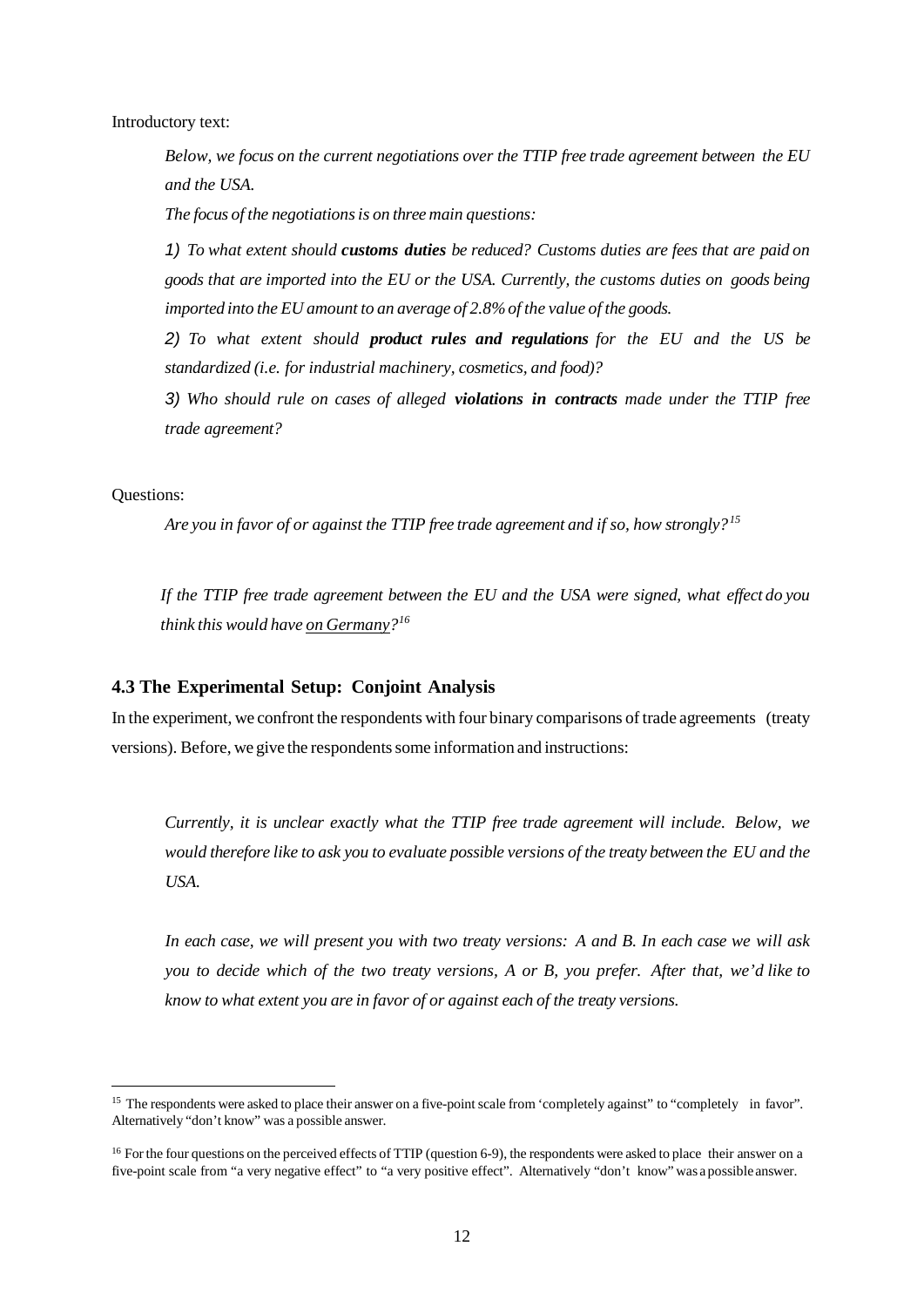*There is no right or wrong answer; we are interested in learning your personal opinion. For our purposes, it is very important for you to compare the two treaty versions, A and B, as they are described. As there are many possible variations of the treaty, we will ask you to draw a comparison between treaty versions A and B several times.*

The two treaty versions vary along three main dimensions: scope/depth, dispute settlement mechanisms and endorsement. Each dimension consists of one or several characteristics (depth, for example, is measured by tariff rates, and the extent of regulations, and scope by exemptions from the tariff reduction and standardization of regulations). Finally, each treaty characteristic has different values. Table 1 summarizes the different characteristics and values each dimension includes.

| Dimensions and Characteristics                                     | Values                                                                                                                                                                                                               |
|--------------------------------------------------------------------|----------------------------------------------------------------------------------------------------------------------------------------------------------------------------------------------------------------------|
| Depth and scope                                                    |                                                                                                                                                                                                                      |
| Customs duties on imports                                          | - remain as they are<br>- are abolished in 50 % of the cases<br>- are abolished altogether                                                                                                                           |
| Rules and regulations<br>for products                              | - remain as they are<br>- are standardized in 50 % of the cases,<br>with equal concessions from each side<br>- are completely standardized,<br>with equal concessions from each side                                 |
| Exemptions from<br>standardization of<br>rules and regulations for | - (no exemptions)<br>- food products<br>- industrial machinery in the field<br>- cosmetic products<br>- chemical products<br>- pharmaceutical products<br>- automobiles                                              |
| Dispute-settlement procedures                                      |                                                                                                                                                                                                                      |
| Who should rule on disputes?                                       | - private judges<br>appointed by the disputing parties (arbitration court)<br>- representatives of the countries involved<br>(governmental arbitration court)<br>- regular domestic courts of the involved countries |
| Endorsement                                                        |                                                                                                                                                                                                                      |
| The agreement was endorsed by                                      | - German federal government<br>- opposition parties in the German Bundestag<br>- European Commission<br>- German consumer organization                                                                               |

Table 1: Dimensions of the conjoint experiment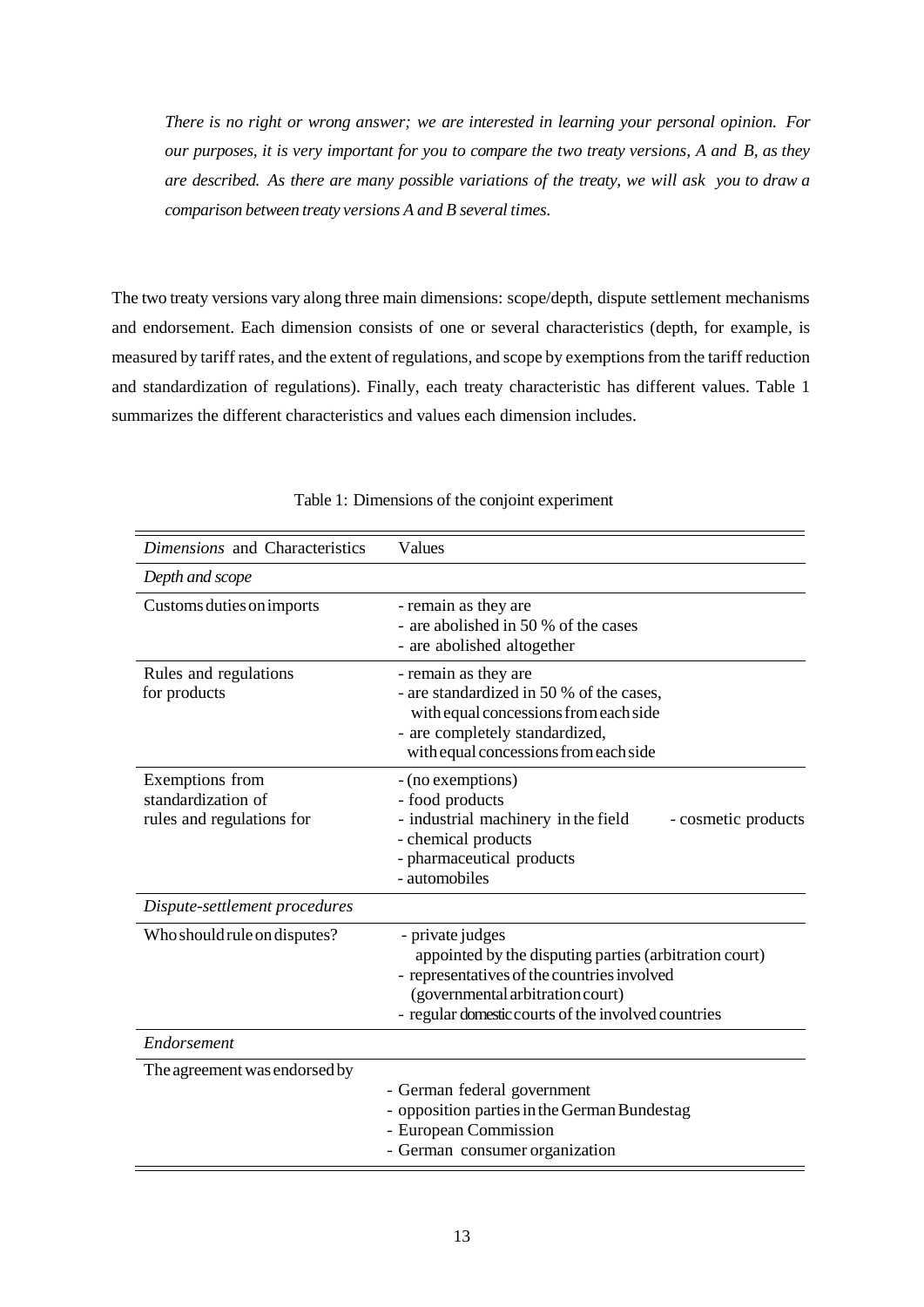In each comparison the respondent is presented with a table presenting the five different characteristics that can be attributed to the three underlying dimensions. For each characteristic one randomly drawn value is shown (see table 1). We ensure that at least one characteristic varies between the two treaty versions that have to be compared. We impose one restriction on the combinations of characteristics. Specifically, we present exceptions to the standardization of rules only if the rules are partly standardized (see Table 1). If rules and regulations are completely (i.e. all) standardized exemptions are not possible by definition. Also if everything stays as it is, hence there are no (not more) common product regulations, making specific exceptions is not sensible. We randomize the order in which the dimension characteristics are mentioned to prevent an effect of profile orders.

Following the table presenting the two treaty versions, we measure the respondent's preference for the different treaty characteristics by first asking which treaty the respondent prefers ("*Comparing treaty versions A and B, which of the two do you prefer?"*).

# **5. Results**

This section presents the results. In a first step, we test the three main hypotheses by using conjoint analysis, which allows to examine multiple causal hypotheses at the same time . We believe that this is especially helpful for analyzing trade agreements because international treaties typically involve multiple dimensions (Koremenos et al. 2001; see Johns and Peritz 2015 for trade agreements). Technically, we calculate the average marginal component effect (AMCE) using the estimator proposed by Hainmueller et al. (2014), which is implemented in the *cjoint*-package (Strezhnev et al. 2016). For all estimations we calculate clustered standard errors by respondents because the respondents take part in four conjoint comparisons. The AMCE expresses the average effect of a treaty attribute on the probability that an individual supports the trade agreement TTIP, where the average is computed on the basis of all the other treaty attributes. A major advantage of AMCE is that the corresponding estimators can be nonparametrically identified. The AMCE assumes that there are no carryover and profile-order effects as well as randomization. In a second step, we focus on further results that include interaction effects with distributional impact, sociotropic considerations, national sentiment, and economic knowledge. The Online Appendix includes additional material on the robustness and validity tests. We implement our analysis using an alternative specification of the dependent variable. Furthermore, we implement diagnostic tests to check the three main assumptions of AMCE.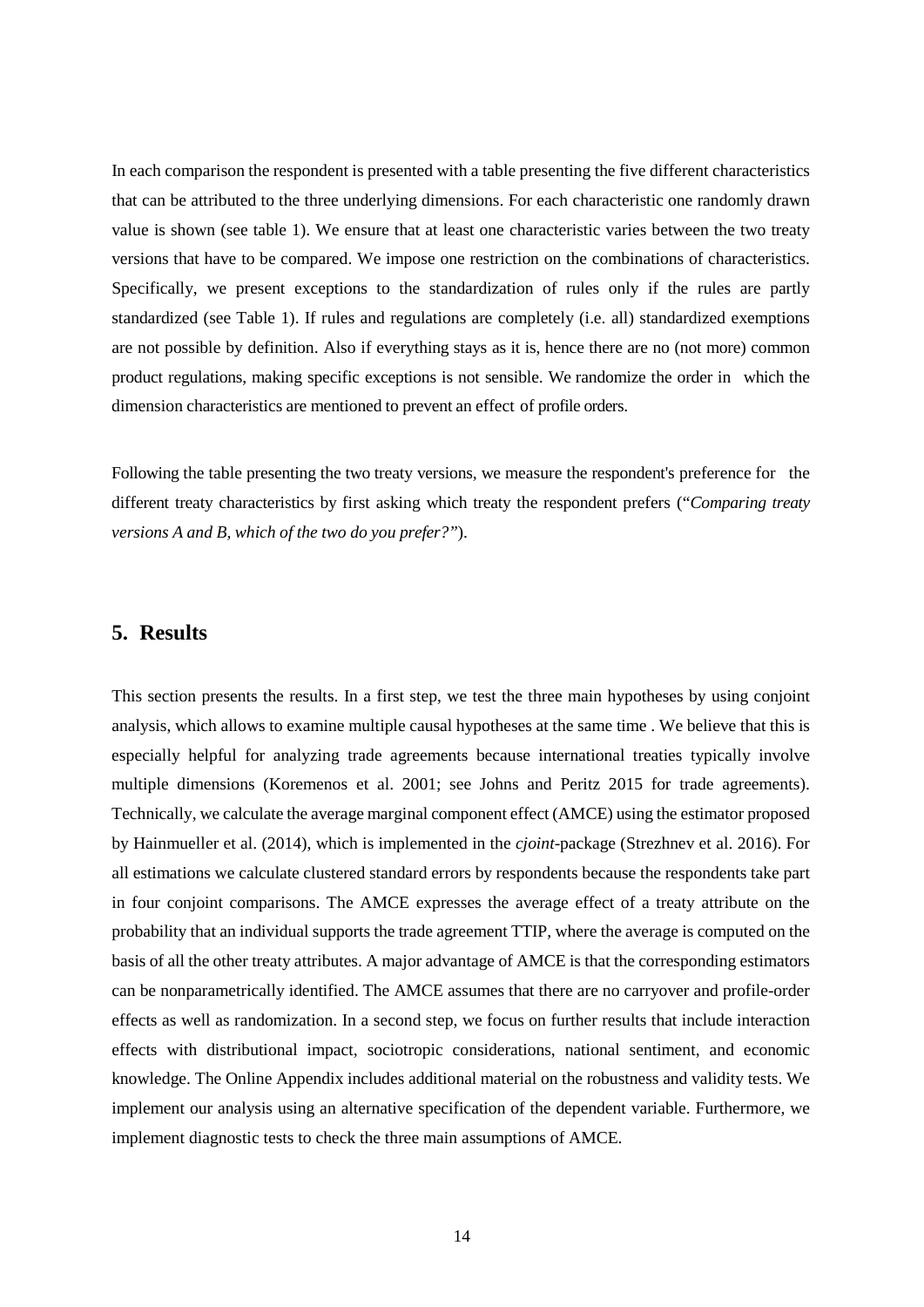

#### Figure 1: Effects of treaty attributes on the probability to prefer a trade agreement

Note: The figure illustrates estimates of the effects of the randomly assigned treaty attributes on the probability of being preferred. The bars capture 95% confidence intervals. The points without horizontal bars refer to reference categories. The sample size is 23700.

Figure 1 summarizes the main results of the conjoint experiment. The AMCE estimates are the dots and the lines reflect the confidence intervals. The experiment considers the dimensions of customs, standards and exceptions, dispute-settlement procedures and endorsement. Note that the estimates for each treaty attribute are calculated relative to a reference value. The reference category for the dimensions customs and standards is "remain as they are", and for the dimension exception the reference is "no exception". The estimates on different dispute settlement mechanisms use an "arbitration court" as a reference category and the estimates on endorsement take the "European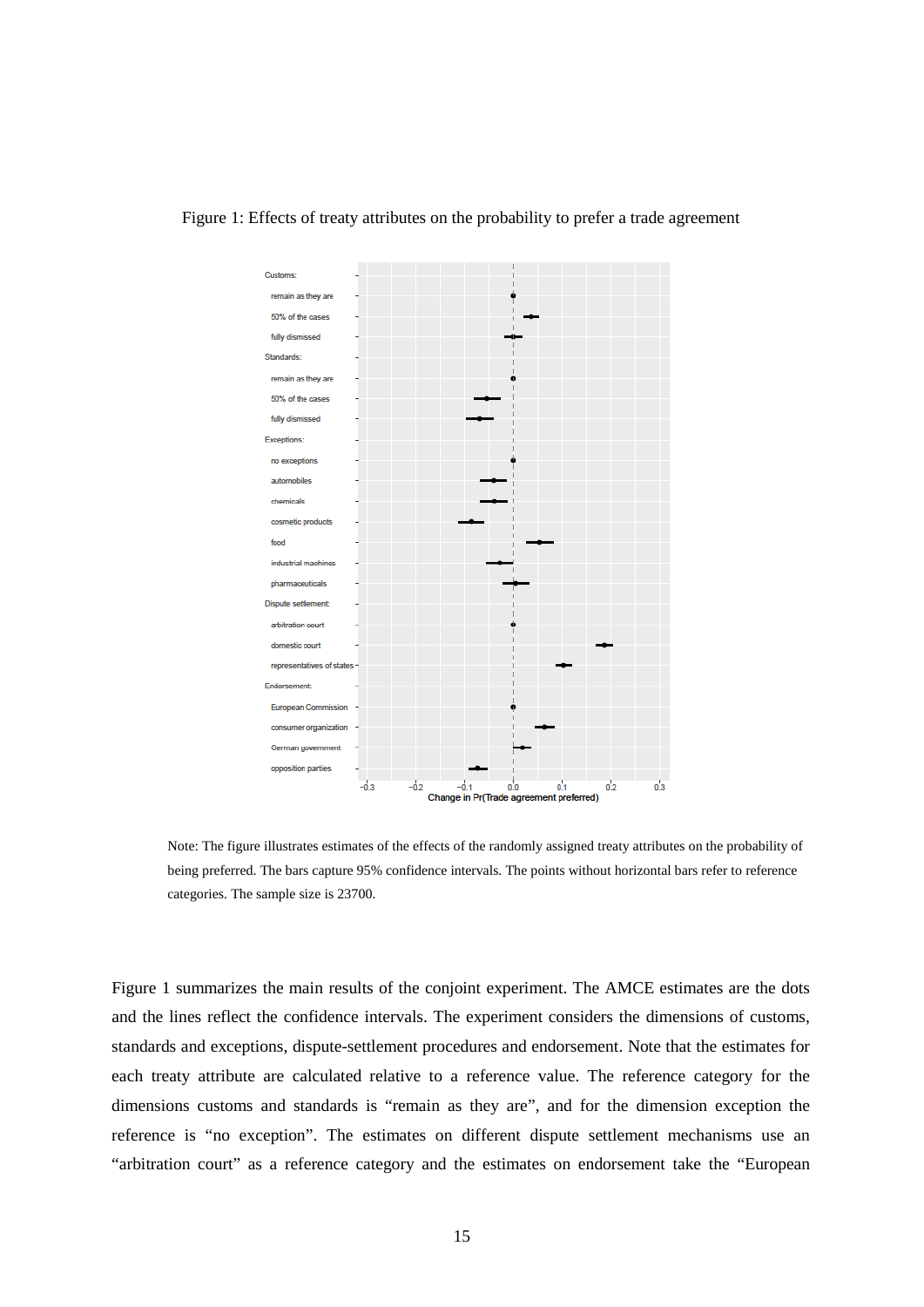Commission" as a reference.

The results demonstrate that public support for TTIP varies significantly with the specific characteristics of the treaty. First, we find evidence that respondents prefer an agreement where customs are reduced in 50% of the cases rather than a complete dismissing of customs. Interestingly, we find that respondents prefer to cut customs by 50% against no customs' cuts. This suggests that the preferences are not linear and corroborate Rosendorff's (2015, 151) theoretical insights into the tradeoff of free trade agreements, according to which deeper and wider trade agreements would enable people to get more benefits from expanded trade, but they are also likely to impose stricter constraints. It is notable that the effects of standards are somewhat different from those of custom duties. Respondents prefer treaties where less standards are unified. Furthermore, the findings show that exceptions in automobiles, chemicals, industrial machines, which are often perceived as Germany's competent sectors, reduce support for the treaty. A notable exception is food, and people are likely to support TTIP when excluding it from the standardization. This finding corresponds to previous reports that Germans are particularly concerned about US food safety standards (Bertelsmann Stiftung 2016).

Importantly, we find a significant and substantively large effect of dispute settlement. In comparison to ad hoc private arbitration system, dispute settlement via domestic court increases public support by about 19 percent. The dispute settlement via representatives of the state are also more likely to be accepted compared with private arbitration, but less likely to be accepted compared with domestic court. Taken together, these results suggest that public support for TTIP is highly sensitive to different types of dispute settlement, confirming our second main hypothesis. People oppose more delegative forms of dispute settlement.

Finally, we also find that the endorsement profile matters. Compared to endorsement by the European Commission or other political bodies such as the government or the opposition, public endorsement by the consumer organization with strong interest and expertise in consumer protection increases public support towards TTIP by up to 15 percent. Overall, these results are consistent with theoretical expectations from the literature on opinion formation and information shortcuts: institution with stronger credentials of expertise and similar interests, compared to other institutions known to have conflicting interests, are more likely to increase public support for TTIP.[17](#page-15-0)

#### **Robustness**

**.** 

<span id="page-15-0"></span> $17$  According to additional analysis, this negative effect of opposition party endorsement is largely driven by a majority of respondents who do not support opposition parties. Among those who support the opposition parties in the Bundestag (currently, the Left and the Green), this negative effect disappears.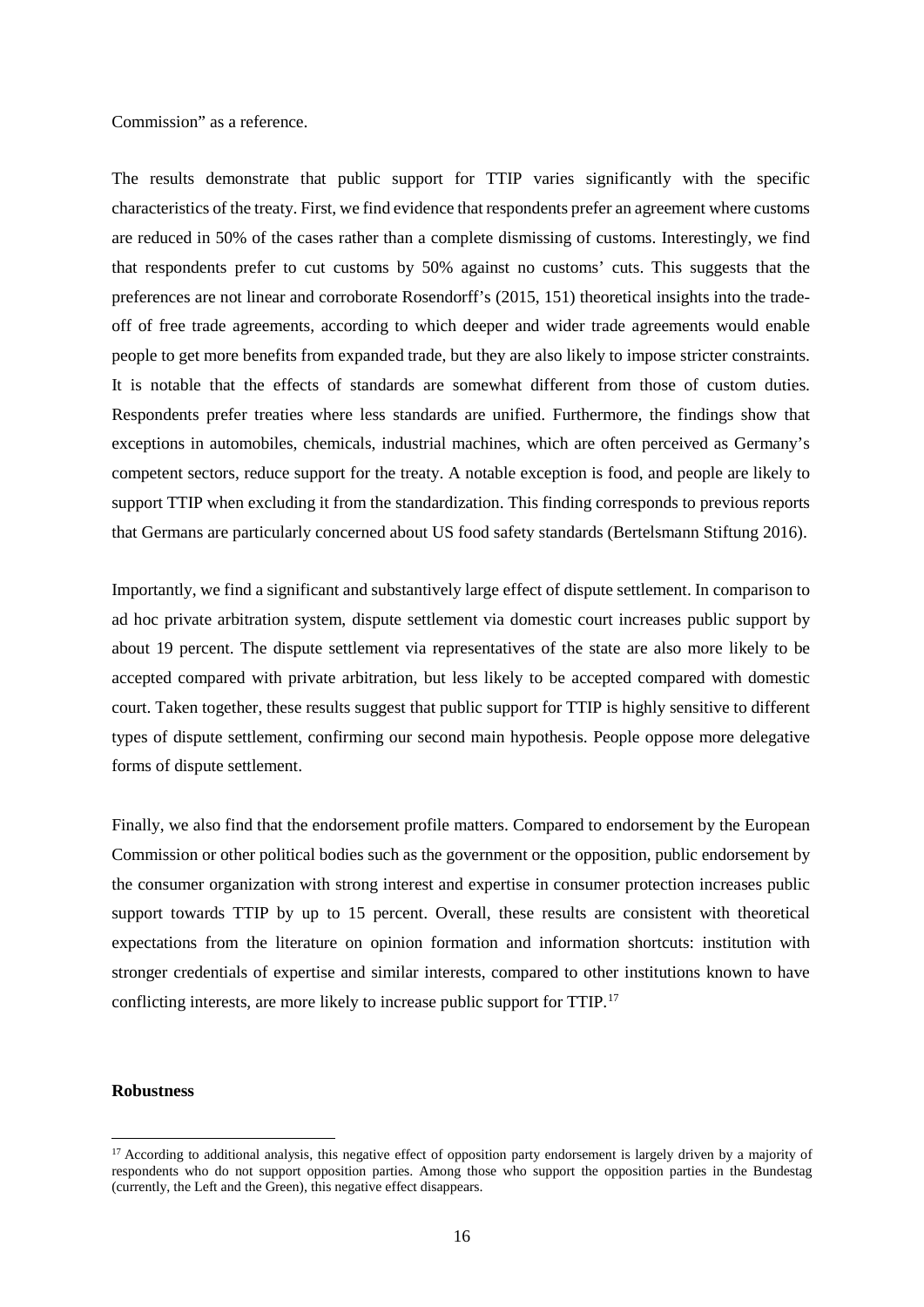In a next step, we continue to examine our results to understand the robustness of our experimental results. We test the robustness by looking at whether the effects of specific design of TTIP vary across different subgroups with theoretically relevant respondent attributes. Considering prior scholarship that emphasizes the role of education, information, national sentiment, and sociotropic concerns, we present the results separately by subgroup in our figures.

First, the Stolper-Samuelson theorem suggests that high-skilled individuals are more supportive towards trade than low-skilled individuals. Previous studies often use the level of education as a measure of factor endowment (for example, Scheve and Slaughter 2001a and 2001b; Mayda and Rodrik 2005; and O'Rourke and Sinnott 2002). As Figure 2 shows, we see weak evidence of an interaction between respondents' skills, imperfectly approximated by the level of education,<sup>[18](#page-16-0)</sup> and treaty design.<sup>[19](#page-16-1)</sup> Although more educated Germans are more supportive of TTIP, compared to the less educated, we do not find a substantively large difference. Also, more standardization decreases public support for TTIP in both groups. Overall, these results suggest that economic material benefits do not automatically yield positive attitudes toward TTIP. Also we find that the substantively large effects of dispute settlement procedures and endorsement are robust, although those effects are more pronounced among the more educated. Both the more educated and less educated Germans are more likely to prefer domestic court and accept endorsement by consumer organization.

#### *Figure 2: Effect of treaty attributes on preference for a trade agreement by education*

1

<span id="page-16-0"></span><sup>&</sup>lt;sup>18</sup> Several studies point out that education can represent something other than skill level. In particular, Hainmueller and Hiscox (2006) find that the education captures the effects of exposure to economic ideas. Mansfield and Mutz (2009) argue that education is tied to ethnocentrism, or national sentiment, and may also promote anti-trade preferences. To differentiate these alternative possibilities, we also divided the sample into a group that heard about TTIP and a group that did not yet hear about the trade agreement (Figure 3), and into one group with positive views on the United States and another group with negative views (Figure 4).

<span id="page-16-1"></span><sup>&</sup>lt;sup>19</sup> We also replicated this analysis for the subsamples of respondents with and without college education, but the result remains the same.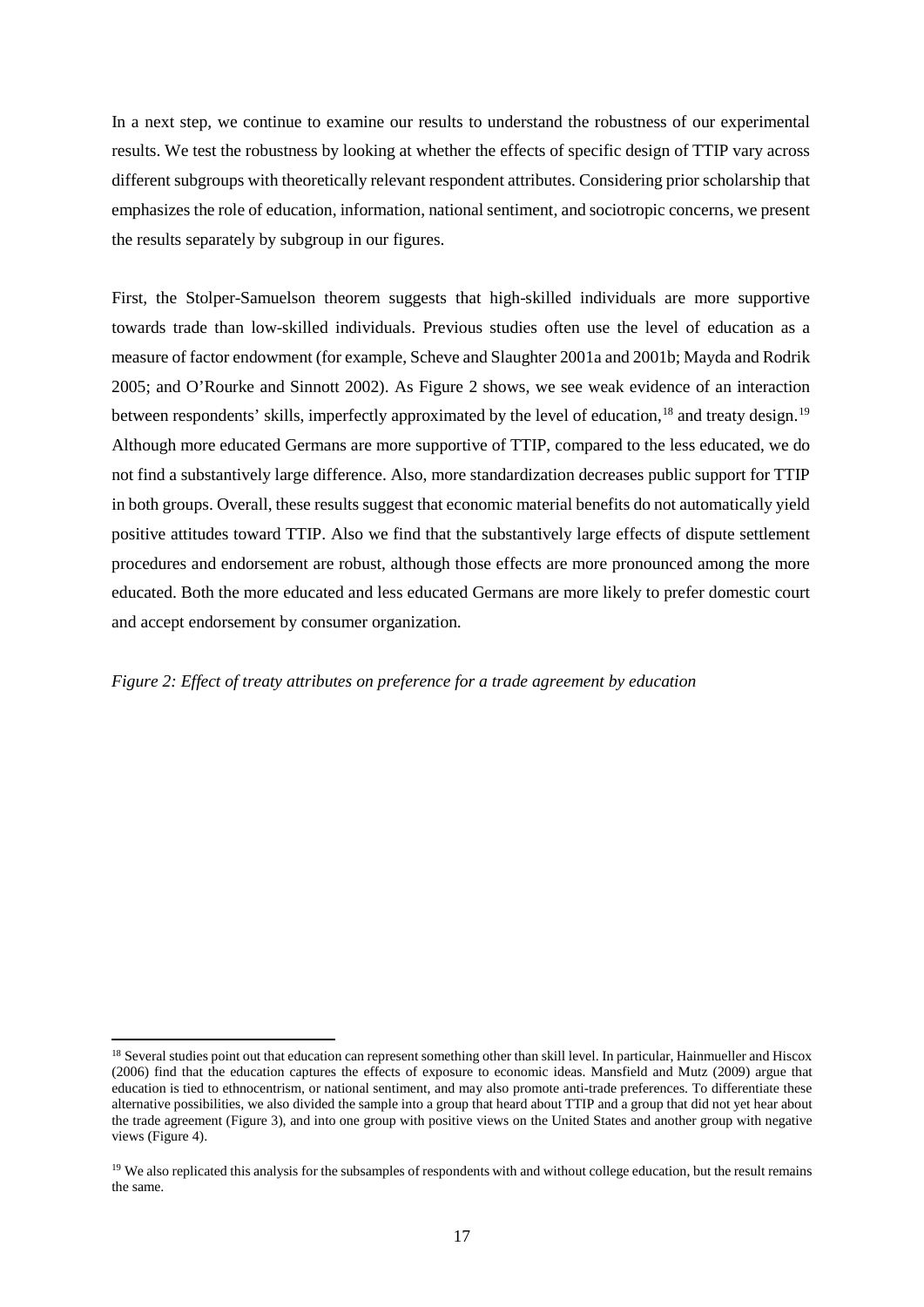

Note: The figure illustrates estimates of the effects of the randomly assigned treaty attributes on the probability of being preferred conditional high school education. The left panel refers to individuals with a high school degree and the right panel refers to individuals without a high school degree. The bars capture 95% confidence intervals. The points without horizontal bars refer to reference category. The sample size is 8525 (left panel) and 15175 (right panel).

Second, we take a closer look at whether the information about TTIP can influence our main findings since previous research highlights that exposure to economic ideas and information may increase support (Hainmueller/Hiscox 2006, Mansfield/Mutz 2009). We divide the sample into a group that has heard about TTIP before and a group that has not heard about TTIP**.** Figure 3 summarizes our results. The reduction of customs has a positive effect on trade support only among respondents who have heard about TTIP, but only with regard to the partial reduction of the scope. On the other hand, the standardization of rules and regulations decreases support for TTIP among those who have heard about TTIP. This impact was not significant among the counterparts who have not heard about TTIP. Put it another way, the impact of scope and depth varies by whether or not the respondents are well informed. Our estimates on exceptions highlight that one potential explanation may be a concern about sensitive areas such as food products. The estimates on dispute settlement and endorsement are robust in both groups and similar to our main results in Figure 1. While the existing literature suggests that endorsement may play a more important role in compensating for individuals' lack of specific knowledge about the issue at stake, we find no evidence to support this expectation in the case of TTIP.

*Figure 3: Effect of treaty attributes on preference for a trade agreement by the information about TTIP*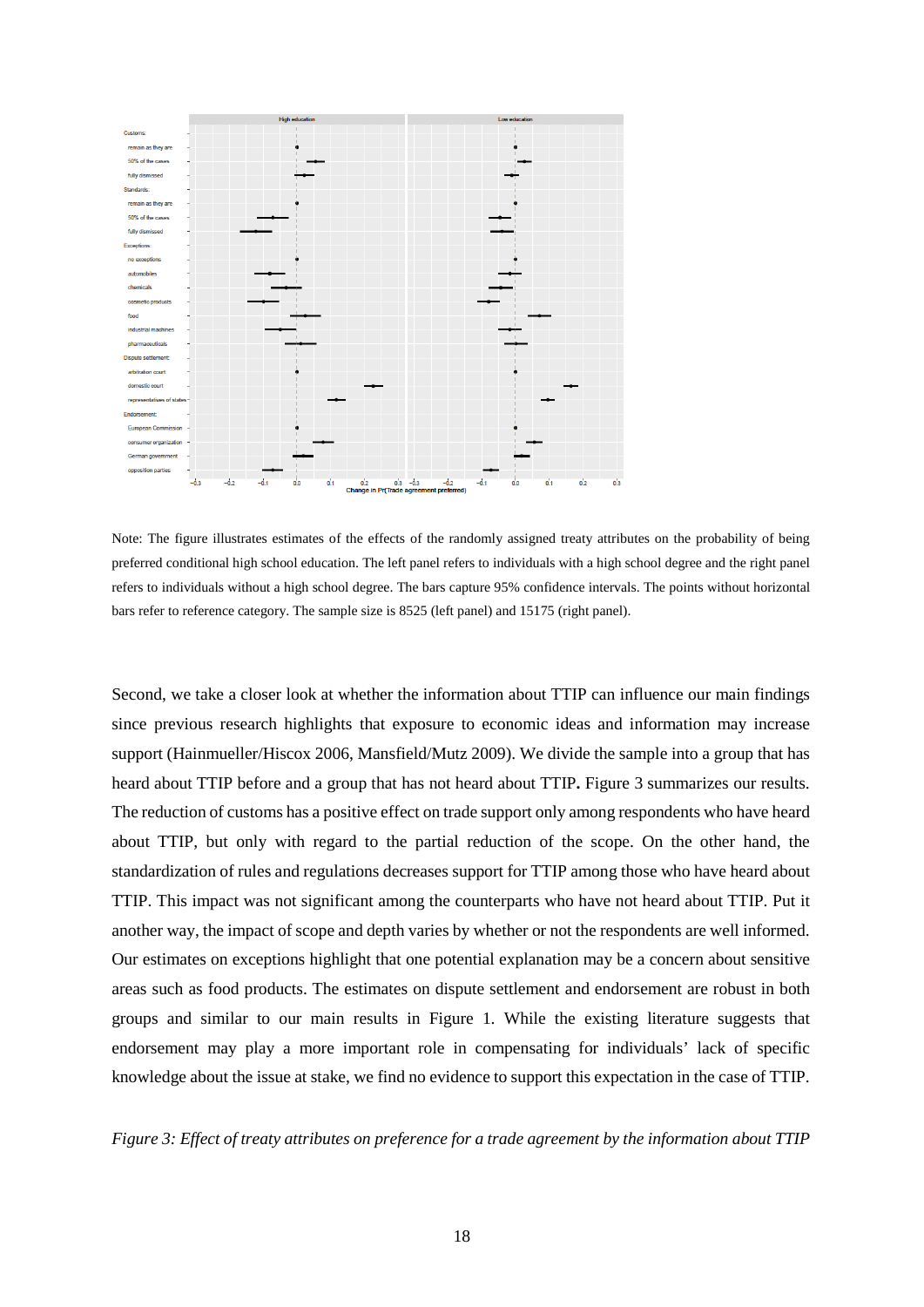

Note: The figure illustrates estimates of the effects of the randomly assigned treaty attributes on the probability of being preferred conditional on having heard about TTIP. The left panel refers to individuals who have heard about TTIP and the right panel refers to individuals who have not heard about TTIP. The bars capture 95% confidence intervals. The points without horizontal bars refer to reference category. The sample size is 17370 (left panel) and 6330 (right panel).

Third, we take into account national sentiment, which may explain opposition towards economic cooperation with other countries. For this purpose, we divide the sample into a group that has a positive and a negative view of the United States. Figure 4 illustrates our findings. The results show that deeper and wider agreements, in terms of customs, attract more support for TTIP among respondents with positive view of the United States, but not among those with negative view. However, standardization has a negative impact on trade support only among those who have negative view. The effects of exceptions are relatively similar across the subgroups. Consistent with the previous results, the effects of dispute settlement mechanisms remain remarkably strong in both groups. On the other hand, those with positive view of the United States are less likely to respond to endorsements than those with negative view.

*Figure 4: Effect of treaty attributes on preference for a trade agreement by national sentiment*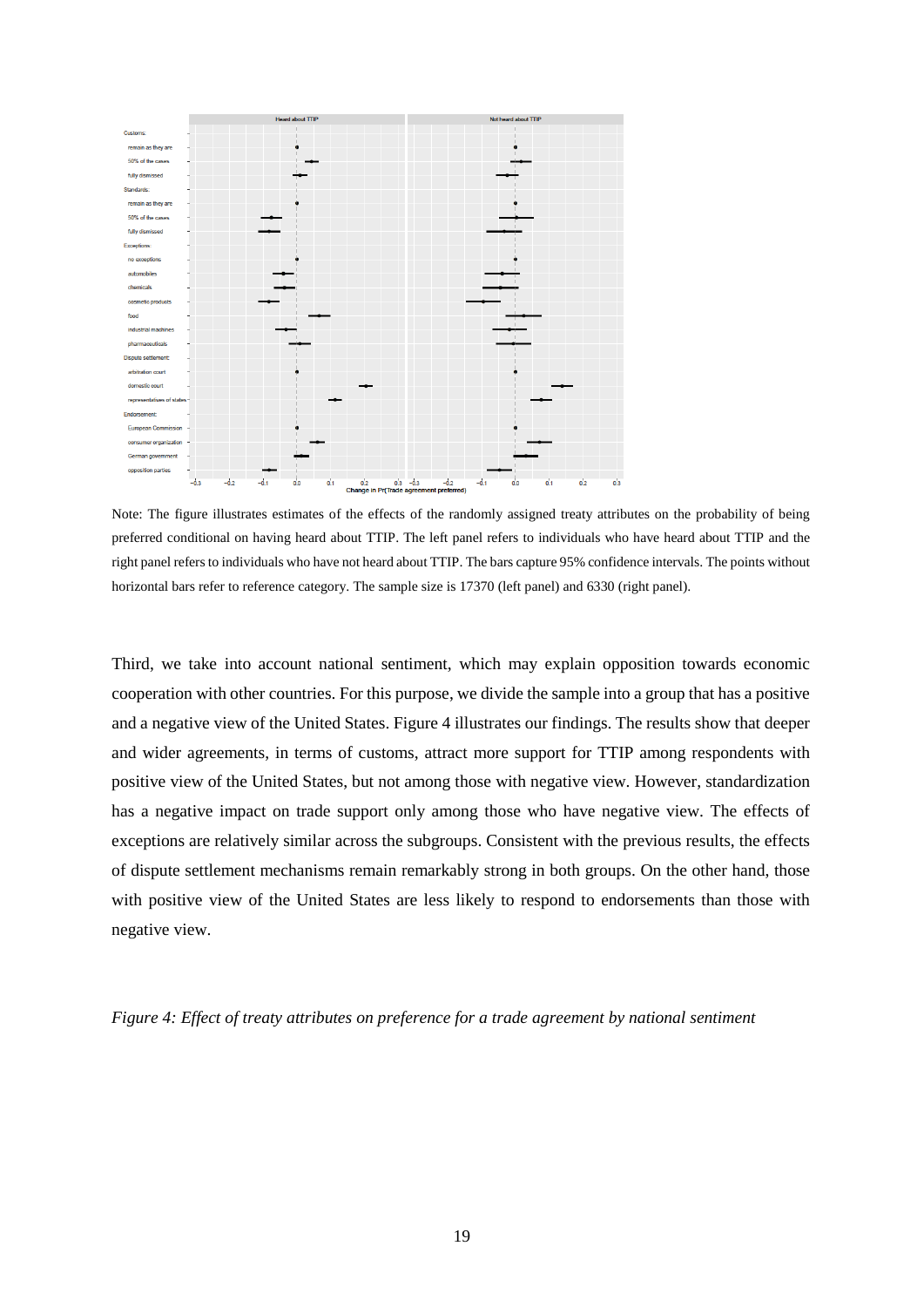

Note: The figure illustrates estimates of the effects of the randomly assigned treaty attributes on the probability of being preferred conditional US views. The left panel refers to individuals who have neither a positive nor a negative view, a negative, a very negative view as well as individuals who did not respond. The right panel refers to individuals who have positive and very positive views on the US. The bars capture 95% confidence intervals. The points without horizontal bars refer to reference category. The sample size is 16075 (left panel) and 7625 (right panel).

Lastly, we examine the role of sociotropic concerns. This factor is expected to be especially important because individuals may not be able to foresee the individual-level implications of the treaty (Bechtel et al. 2015; see also Mansfield and Mutz 2009). We divide the sample into a group believing that the treaty has negative and positive implications for Germany. We find that the estimates vary significantly across both groups. The effects of scope and depth on trade support are conditional on whether individuals believe that the treaty has positive implications for Germany or not. While endorsement by the opposition parties are less likely to be accepted in both groups, compared to endorsements by other political bodies, the impact of consumer organization's endorsement is not significant among those who expect positive implications of TTIP for Germany. On the contrary, the effects of different dispute settlement mechanisms are still large and robust across both groups: individuals are less likely to support the agreements that include more delegative forms of dispute settlement.

*Figure 5: Effect of treaty attributes on preference for a trade agreement by sociotropic concerns*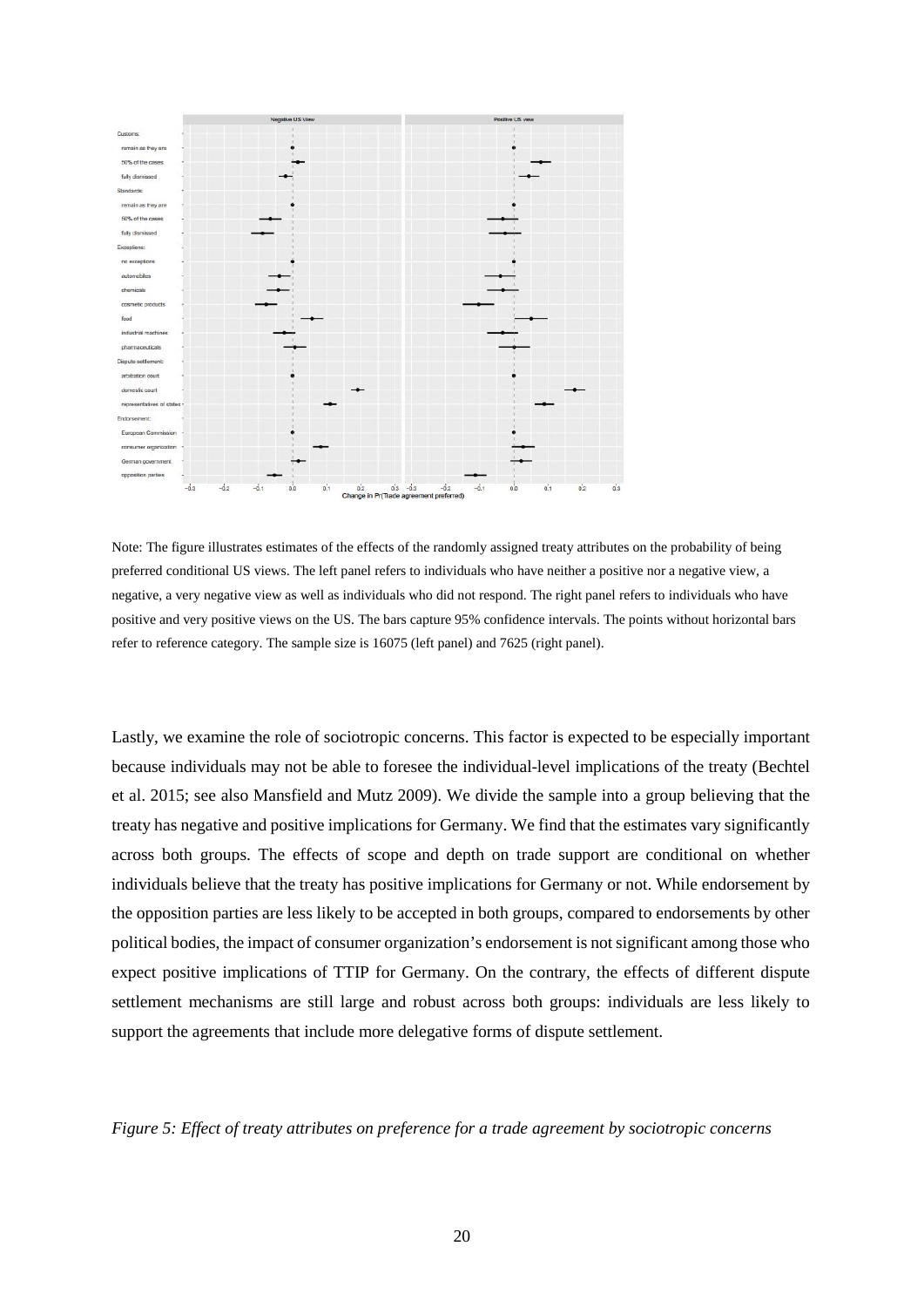

Note: The figure illustrates estimates of the effects of the randomly assigned treaty attributes on the probability of being preferred conditional sociotropic concerns. The left panel refers to individuals who think that TTIP has negative and very negative implications as well as individuals who did not respond. The right panel refers to individuals who think that TTIP has neither positive nor negative implications, positive and very positive implications. The bars capture 95% confidence intervals. The points without horizontal bars refer to reference category. The sample size is 10580 (left panel) and 13120 (right panel).

To sum up, we find that the treaty design, its specific content and political persuasion by different political actors systematically shift public support for TTIP. In particular, the treaty design involving dispute settlement mechanisms plays a critical role in shaping public support towards TTIP. The effects of the depth, scope and endorsements vary across the different subgroups. The effects of scope and depth are conditional particularly on whether or not individuals are well informed and whether or not they have positive views of the United States and implications for Germany. The extent to which individuals respond public endorsements depends on whether they have negative view of the United States and whether they are concerned about negative implications of TTIP for Germany. On the contrary, there is a broad public consensus about how to design a dispute settlement mechanism, cutting across key individuals' attributes that constitute major explanations of trade preferences.

# **6. Concluding Remarks**

In this paper, we identify specific treaty attributes that determine individual attitudes towards TTIP.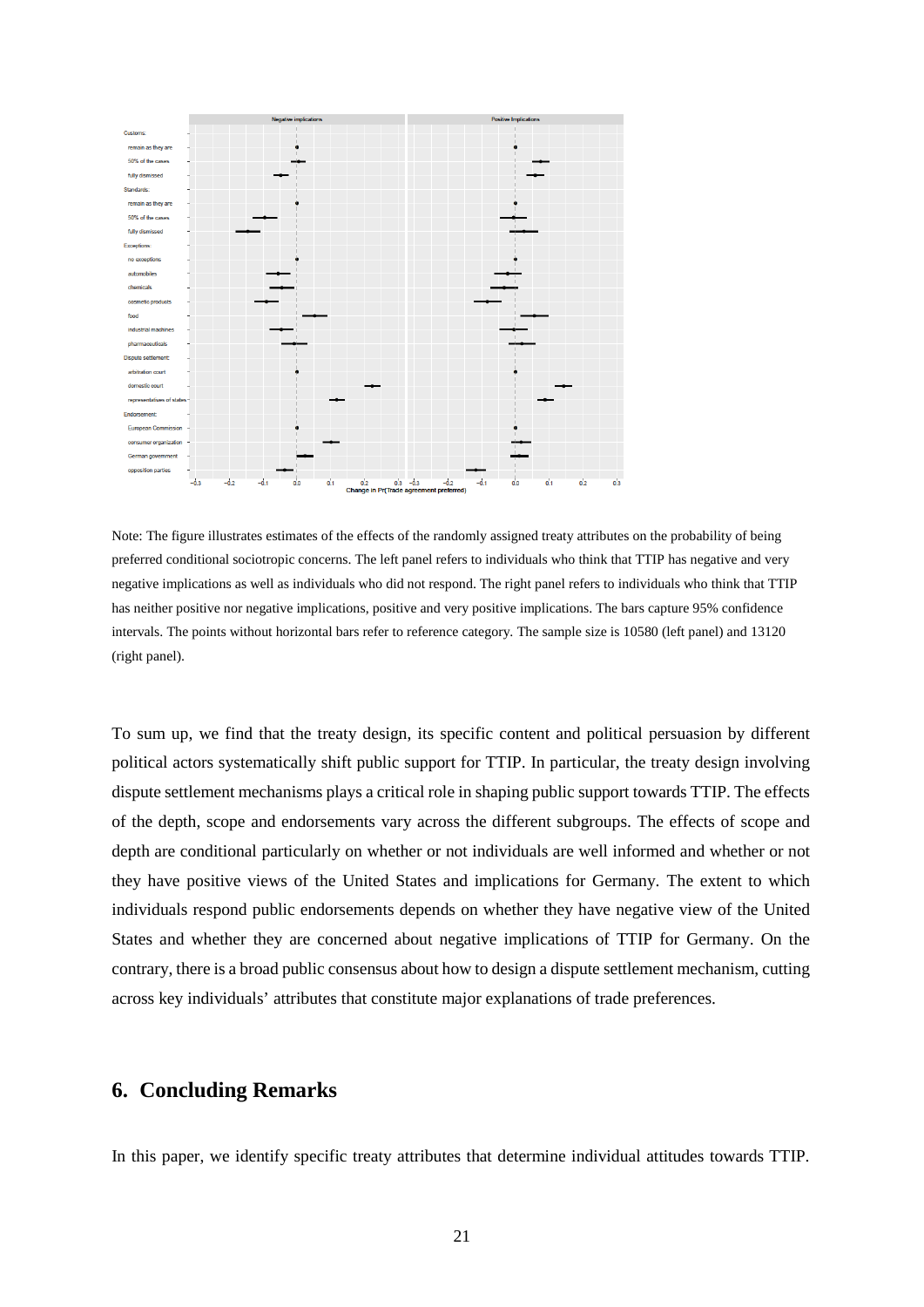Being of interest in itself, analyzing attitudes toward TTIP provides us an invaluable chance to test existing theories of trade preferences by drawing on specific predictions in a more focused way within a real-world context. In particular, by connecting the rational design literature to the existing studies on trade preferences, our results suggest that the existing understanding of trade attitudes as a function of relatively fixed individuals' attributes requires substantial qualification. By combining survey data from a nationally representative German sample with a conjoint experiment, our results demonstrate that individual attitudes towards TTIP vary depending on the specific content and design of the trade agreements and the political actors endorsing it.

Specifically, public support for TTIP appears to reflect the tension between economic benefits from deeper and wide agreement and reluctance to join agreements that bind too tightly. Yet, the effects of the reduction of custom duties are distinct from those of the standardization of rules and regulations. Also, our results confirm the role of major political actors who endorse the agreement: if the treaty is advertised by the German Consumer Organization, the respondents are more easily convinced, hence more supportive. If the potential treaty is endorsed by the opposition parties in contrast, respondents support the treaty less. Given these effects of treaty design in terms of scope and depth and those of political endorsement, we also examine their interactions with individuals' key attributes, including skills, information, national sentiment, and sociotropic concerns. Importantly, we find that the design element regarding the dispute-settlement procedures is the most significant factor that influences public support for TTIP, even after controlling major explanations of trade preferences. Introducing private arbitration courts significantly reduces support for TTIP, compared to domestic courts, regardless of individuals' skills, information of TTIP, national sentiment, and their sociotropic concerns. Given the importance of the key individual-level attributes that existing literature emphasizes, the underlying consensus about which types of dispute-settlement mechanisms to accept deserves keen attention.

This finding is particularly important considering its implication for the existing literature on dispute settlement. According to the literature, the dispute settlement mechanisms or courts transmit information about member state behavior to domestic audiences who can punish or reward their elected leaders. Consequently, this threat of punishment helps member states more credibly commit to cooperation. Our results indicate important limitations on the degree to which the informational role of dispute settlement can create noncompliance costs. Germans express their strong opposition to international arbitration tribunals, which is widely used for the resolution of disputes in international trade. If domestic audiences are less likely to support this tribunal and thus less likely to accept its signal, the effectiveness of such a dispute settlement mechanism would suffer.

On the other hand, our findings highlight the contextual and dynamic nature of trade support. Given the multi-dimensionality of the trade agreements, the aggregate level of public support for TTIP would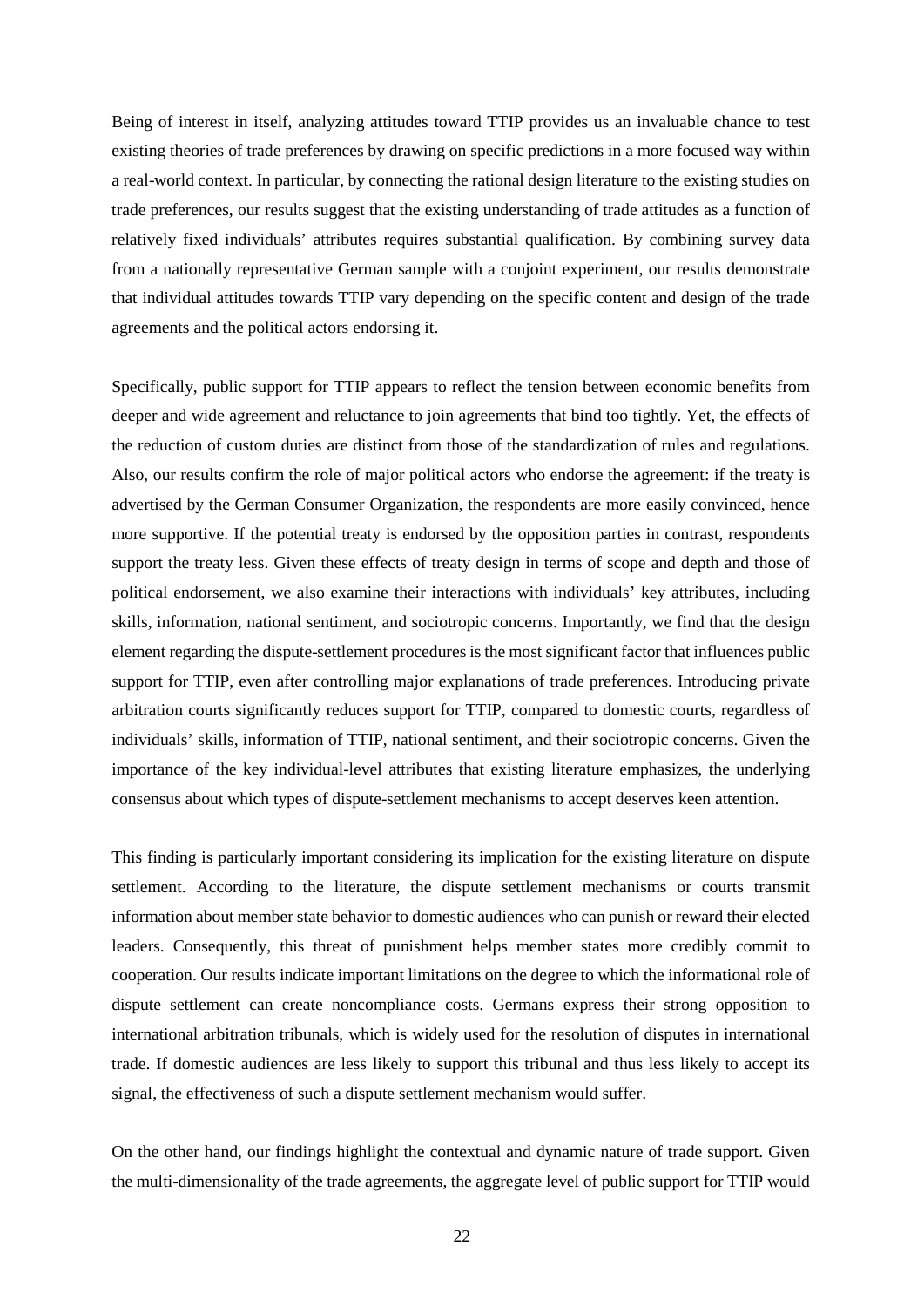vary depending on the specific design of the treaty and which issue area prevails in the dynamic process of public debate. Anecdotal evidence from Germany, where high ranking politicians drastically changed their political standpoint on TTIP and on specific components of it after observing increasing media attention and skepticism of the particular issue (Bertelsmann Stiftung 2016; Frankfurter Allgemeine Zeitung; Sueddeutsche 2015; The Economist 2016), confirms these findings. Hence, we suggest that negotiations on trade agreements and their outcome can be influenced by public support that is shaped by interactions between the proposed treaty design and dynamic process of political persuasion.

# **References**

- Allee, T., & Elsig, M. (2016). Why do some international institutions contain strong dispute settlement provisions? New evidence from preferential trade agreements. *The Review of International Organizations,* 11(1), 89-120.
- Alter, K. (2014). *The New Terrain of International Law: Courts, Politics, Rights.* Princeton, NJ: Princeton University Press.
- Bechtel, M., Hainmueller, J. & Margalit, Y. (2015). Policy design and domestic support for international bailouts. (working paper).
- Bertelsman Stiftung (2016). Attitudes to global trade and TTIP in Germany and the United States. GED Study, <https://www.bertelsmann-stiftung.de/fileadmin/files/BSt/Publikationen/Graue> Publikationen /NW\_Attitudes\_global\_trade\_and\_TTIP.pdf [accessed on 22.09.2016].
- <span id="page-22-1"></span>Blom, A., Gathmann, C., & Krieger, U. (2015). Setting up an online panel representative of the general population: The German Internet Panel. *Field Methods 27*(4), 391–408.
- Bollyky, T. J. and Bradford, A. (2013). Getting to Yes on Transatlantic Trade. Consistent U.S.-EU rules could remake global commerce. Foreign Affairs. 10 July 2013.
- <span id="page-22-0"></span>Bundesregierung (2013). Neue Chancen für Verbraucher und Unternehmen. Zehn gute Gründe für ein Freihandelsabkommen der EU mit den USA. Broschüre des Presse- und Informationsamts der Bundesregierung.
- Carrubba, C. J. (2009). A model of the endogenous development of judicial institutions in federal and international systems. *The Journal of Politics 71*(01), 55–69.
- Carrubba, C. J. & Gabel, M. J. (2015). *International courts and the performance of international agreements: A general theory with evidence from the European Union*. New York: Cambridge University Press.
- Chaudoin, S. (2014). Promises or policies? An experimental analysis of international agreements and audience reactions. *International Organization 68*(1), 1–22.
- Chaudoin, S. (2014). Audience Features and the Strategic Timing of Trade Disputes. *International*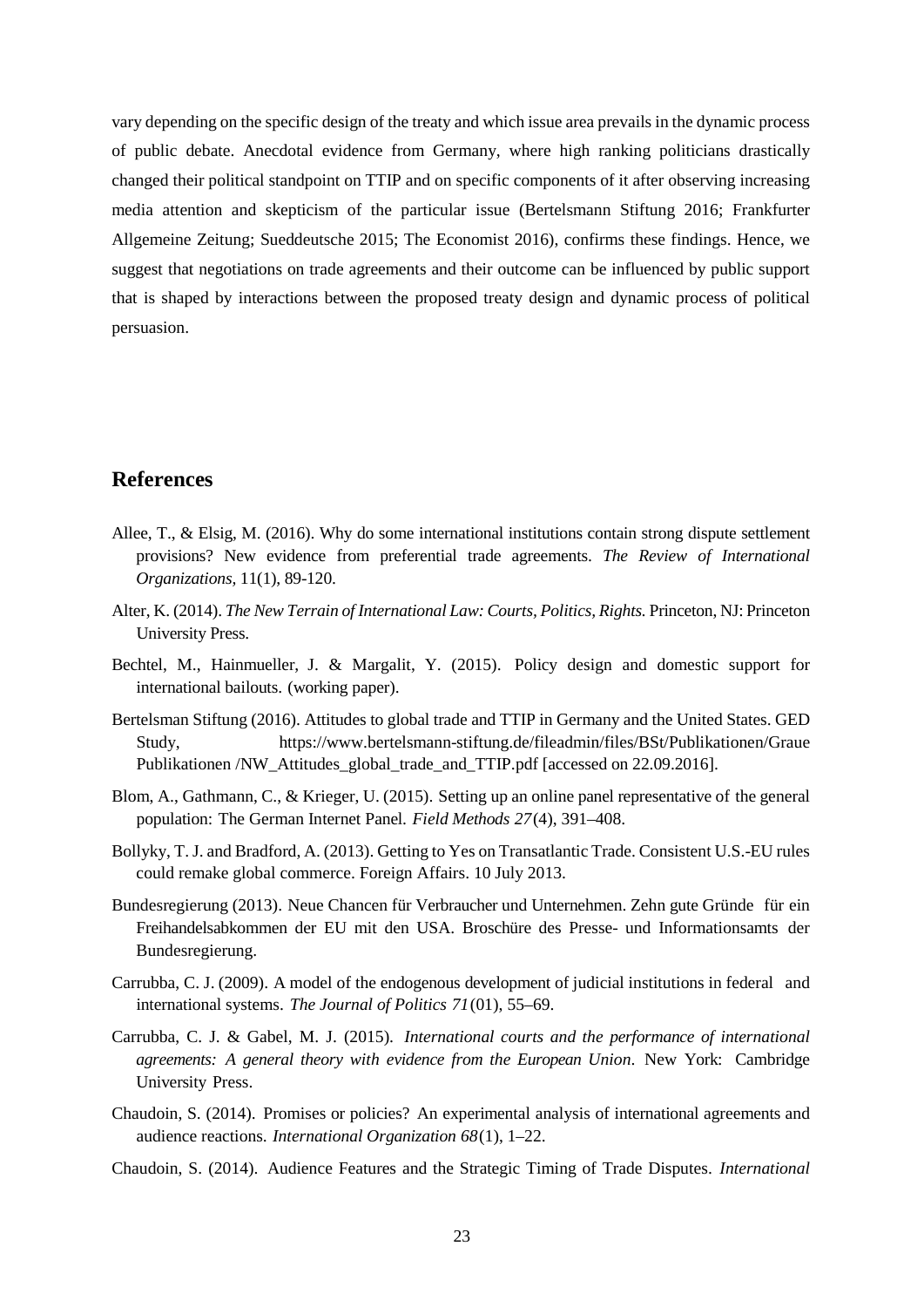*Organization 68*(4), 877–911.

- <span id="page-23-1"></span>Cheshire, H., Ofstedal, M.-B., Scholes, S., & Schröder, M. (2011). A comparison of response rates in the English longitudinal study of ageing and the health and retirement study. *Longitudinal and Life Course Studies 2*(2), 127–144.
- Council of the European Union (2014). Directives for the negotiation on the Transatlantic Trade and Investment Partnership between the European Union and the United States of America. Official negotiation mandate, 9 October 2014,<http://data.consilium.europa.eu/> doc/document/ST-11103- 2013-DCL-1/en/pdf [accessed 22.09.2016].
- Dai, X. (2005). Why comply? The domestic constituency mechanism. *International Organization*, *59*(2), 363-398.
- Dai, X. (2006). The conditional nature of democratic compliance. *Journal of Conflict Resolution*, *50*(5), 690-713.
- Dai, X. (2007). *International institutions and national policies*. Cambridge University Press.
- Davis, C. (2003). *Food Fights Over Free Trade: How International Institutions Promote Agricultural Trade Liberalization*. Princeton, NJ: Princeton University Press.
- Die Zeit. (2015), Schutz für Investoren, aber richtig, 20.02.2015, [http://www.zeit.de/wirtschaft/2015-](http://www.zeit.de/wirtschaft/2015-02/ttip-investorenschutz-streitschlichtung) [02/ttip-investorenschutz-streitschlichtung](http://www.zeit.de/wirtschaft/2015-02/ttip-investorenschutz-streitschlichtung) [accessed on 22.09.2016]
- Downs, G. W., Rocke, D. M. & Barsoom, P. N. (1996). Is the good news about compliance good news about cooperation? *International Organization 50*(3), 468–495.
- Ehrlich, S. D. & Hearn, E. (2013). Does compensating the losers increase support for trade? An experimental test of the embedded liberalism thesis. *Foreign Policy Analysis* 10(2), 149-164.
- Fang, S. (2008). The informational role of international institutions and domestic politics. *American Journal of Political Science*, *52*(2), 304-321.
- Feldmayr, G., Larch, M., Flach, L., Yalcin, E. & Benz, S. (2013). Dimensionen und Auswirkungeneines Freihandelsabkommens zwischen der EU und den USA. Studie imAuftrag desBun- desministeriums fürWirtschaft undTechnologie.Ifo Institut.
- Finke, D., König, T., Proksch S.O., & Tsebelis, G. Reforming the European Union: realizing the impossible. Princeton: Princeton University Press.
- Frieden, J. (1992). European Monetary Union: A political economy perspective. *University of California, LosAngeles, mimeograph*, 1992–3.
- Frankfurter Allgemeine Zeitung. (2016), Gabriel: TTIP de facto gescheitert, 28.08.2016, [http://www.faz.net/aktuell/wirtschaft/ttip-und-freihandel/freihandel-gabriel-ttip-de-facto](http://www.faz.net/aktuell/wirtschaft/ttip-und-freihandel/freihandel-gabriel-ttip-de-facto-gescheitert-14409699.html)[gescheitert-14409699.html](http://www.faz.net/aktuell/wirtschaft/ttip-und-freihandel/freihandel-gabriel-ttip-de-facto-gescheitert-14409699.html) [accessed on 22.09.2016]
- Hafner-Burton E. M. 2005. (2005). Trading human rights: how preferential trade agreements influence government repression. *International Organization* 59, 593-629.
- Haftel, Y. (2007). Designing for Peace: Regional Integration Arrangements, Institutional Variation, and Militarized Interstate Disputes. *International Organization 61(1), 217-37*
- Hainmueller,J.& Hiscox, M.(2006). Learning to love globalization: Education and individual attitudes toward international trade. *International Organization 60*(2), 469–498.
- <span id="page-23-0"></span>Hainmueller, J., Hopkins, D., & Yamamoto, T. (2014). Causal inference in conjoint analysis: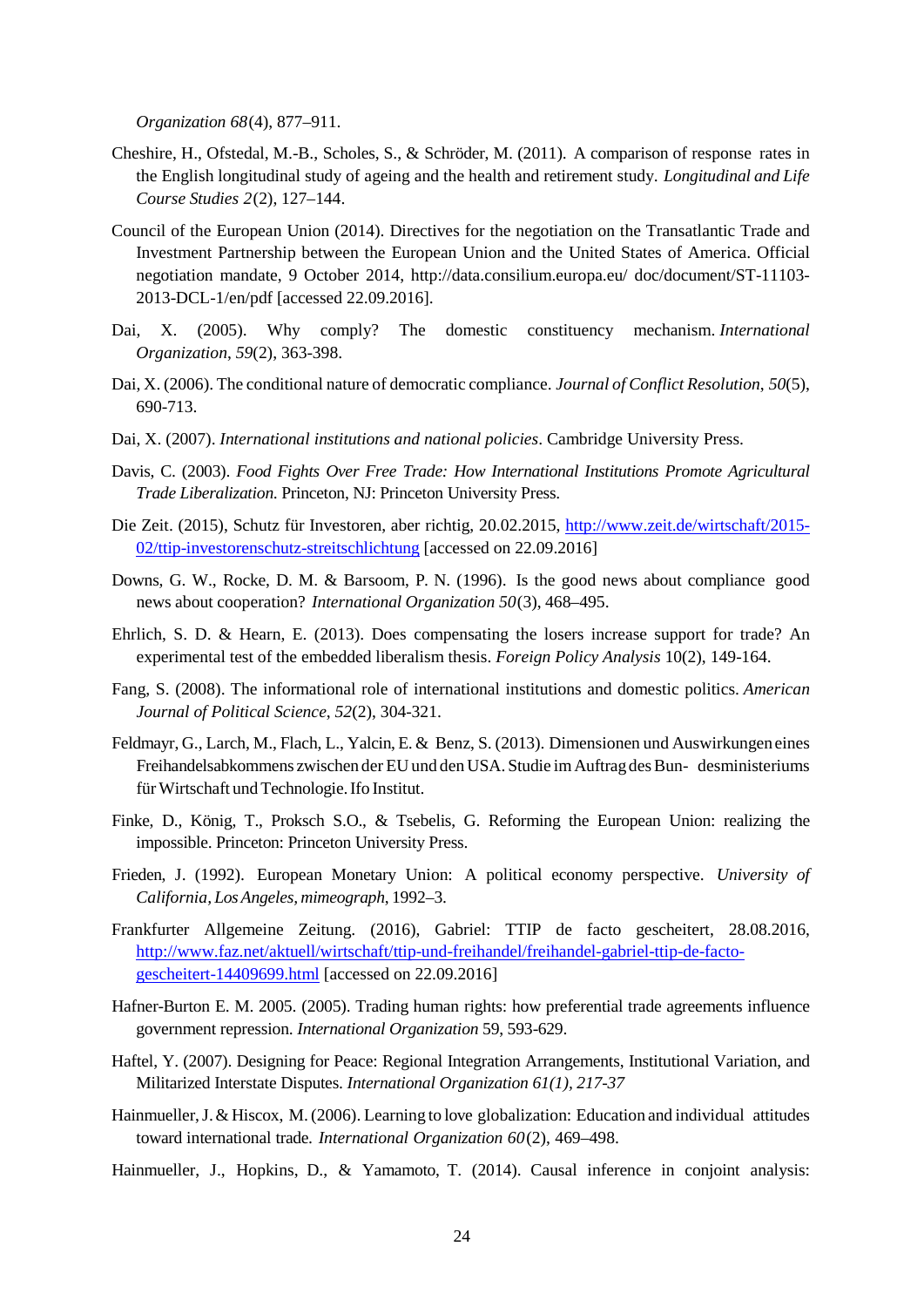Understanding multidimensional choices via stated preference experiments. *Political Analysis 22*  $(1), 1-30.$ 

- Hays, J., Ehrlich, S. D. & Peinhardt, C. (2005). Government spending and public support for trade in the OECD: an empirical test of the embedded liberalism thesis. *International Organization* 59(2), 473-494.
- Handelsblatt (2016). "Exportnation Deutschland: TTIP Deshalb träumt der Mittelstand vom Freihandelsabkommen". 22.09.2016., [http://www.handelsblatt.com/video/unternehmen/made-in](http://www.handelsblatt.com/video/unternehmen/made-in-germany/exportnation-deutschland-ttip-deshalb-traeumt-der-mittelstand-vom-freihandelsabkommen/14577112.html)[germany/exportnation-deutschland-ttip-deshalb-traeumt-der-mittelstand-vom](http://www.handelsblatt.com/video/unternehmen/made-in-germany/exportnation-deutschland-ttip-deshalb-traeumt-der-mittelstand-vom-freihandelsabkommen/14577112.html)[freihandelsabkommen/14577112.html](http://www.handelsblatt.com/video/unternehmen/made-in-germany/exportnation-deutschland-ttip-deshalb-traeumt-der-mittelstand-vom-freihandelsabkommen/14577112.html) [accessed on 22.09.2016]
- Hiscox, M. (2006). Through a glass and darkly: attitudes towards international trade and the curious effects of issue framing. *International Organization 60*, 761–799.
- Hug, S. & König, T. (2002). In view of ratification: governmental preferences and domestic constraints at the Amsterdam intergovernmental conference. *International Organization 56*(2), 447–476.
- Jo, Hyeran & Namgung, Hyung (2012). Dispute Settlement Mechanisms in Preferential Trade Agreements: Democracy, Boilerplates, and the Multilateral Trade Regime. *Journal of Conflict Resolution, 56(6)*, 1041-1068
- Johns, L. (2014). Depth versus rigidity in the design of international trade agreements. *Journal of Theoretical Politics 26*(3), 468–495.
- Johns, L. (2015) *Strengthening International Courts: The Hidden Costs of Legalization*. Ann Arbor: University of Michigan Press.
- Johns, L. & Peritz, L. (2015). The design of trade agreements. *The Oxford Handbook of the Political Economy of International Trade*, 337.
- Kinder, D. R. and Kiewiet, D. R. (1981). Sociotropic politics: the American case. *British Journal of Political Science* 11(2): 129-161.
- Kono, D. (2007). Making Anarchy Work: International Legal Institutions and Trade Cooperation. *Journal of Politics* 69 (3): 746-59
- König, T. & Junge, D. (2009). Why don't veto players use their power? *European Union Politics 10* (4), 507–534.
- Koremenos, B., Lipson, C. & Snidal, D. (2001). The rational design of international institutions. *International Organization 55*(4), 761–799.
- Kucik, J. & Reinhardz, E. (2008). Does flexibility promote cooperation? An application to the global trade regime. *International Organization 62*(3), 477–505.
- Lange, P. (1993). Maastricht and the social protocol: why did they do it? *Politics & Society 21*(1), 5–36.
- Leeds, B. A. (1999). Domestic political institutions, credible commitments, and international cooperation. *American Journal of Political Science*, 979–1002.
- Lupia, A. & McCubbins, M. D. (1998). *The democratic dilemma: can citizens learn what they need to know?* New York: Cambridge University Press.
- Mansfield, E. D., Milner, H. V., & Rosendorff, B. P. (2002). Why democracies cooperate more: Electoral control and international trade agreements. *International Organization*, *56*(03), 477-513.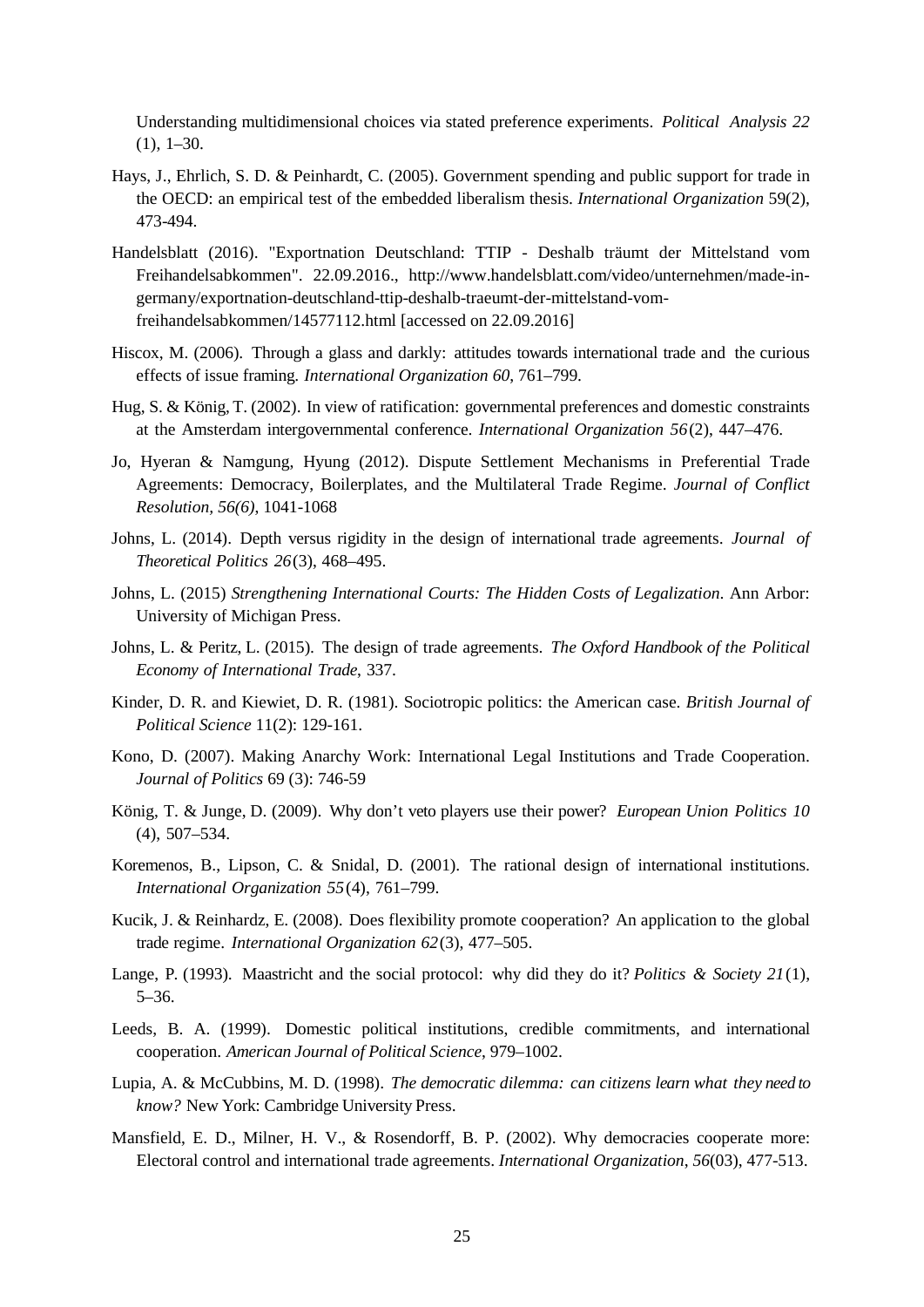- Mansfield, E. & Mutz, D. C. (2009). Support for free trade: self-interest, socio-tropic politics and outgroup anxiety. *American Journal of Political Science 63*, 425–457.
- Mansfield, E. D. & Pevehouse, J. C. (2006). Democratization and international organizations. *International Organization 60*(1), 137–167.
- Martin, L. L. (1992). Institutions and cooperation: sanctions during the falkland islands conflict. *International Security 16*(4), 143–178.
- Martin, L. L. (1993). Credibility, costs, and institutions: cooperation on economic sanctions. *World Politics 45*(3), 406–432.
- Mayda, A. & Rodrik, D. (2005). Why are some people (and countries) more protections than others. *EuropeanEconomic Review 49*, 1393–1430.
- McGillivray, F. & Smith, A. (2000). Trust and cooperation through agent-specific punishments. *International Organization 54*(04), 809–824.
- McGillivray, F. & Smith, A. (2004). The impact of leadership turnover on trading relations between states. *International Organization 58*(3), 567–600.
- McKibben, H. (2016). To link or not to link? Agenda change in international bargaining. *British Journal of Political Science 46*(2), 371–393.
- Moravcsik, A. (1993). Preferences and power in the European Community: a liberal intergovernmentalist approach. *JCMS: Journal of Common Market Studies 31*(4), 473–524.
- Morrow, J. D. (1992). Signaling difficulties with linkage in crisis bargaining. *International Studies Quarterly 36*(2), 153–172.
- Naoi, M., & Urata, S. (2013). Free trade agreements and domestic politics: the case of the trans-pacific partnership agreement. *Asian Economic Policy Review* 8(2), 326-349.
- O'Rourke, K. & Sinnott, R. (2002). The determinants of individual attidues towards immigration. *European Journal of Political Economy* 22, 838-861.
- Office of the United States Trade Representative. (2013). *Fact Sheet: Transatlantic Trade and Investment Partnership (T-TIP)*
- Poast, P. (2012). Doesissue linkage work? Evidence from European alliance negotiations, 1860 to 1945. *International Organization 66*(2), 277–310.
- PEW Research Center. (2014) Support in Principle for US-EU Trade Pact But Some Americans and Germans Wary of TTIP Details. 09.04.2014, Washington, D.C., <http://www.pewglobal.org/2014/04/09/support-in-principle-for-u-s-eu-trade-pact/> [accessed on 22.09.2016]
- PEW Research Center. (2015) Germany and the United States: Reliable Allies But Disagreement on Russia, Global Leadership and Trade. 07.05.2015, Washington, D.C., [http://www.pewglobal.org/2015/05/07/ germany-and-the-united-states-reliable-allies/](http://www.pewglobal.org/2015/05/07/%20germany-and-the-united-states-reliable-allies/) [accessed on 22.09.2016]
- Rosendorff, B. P. (2005). Stability and rigidity: politics and design of the WTO's dispute settlement procedure. *American Political Science Review 99*(3), 389–400.
- Rosendorff, B. P. & Milner, H. V. (2001). The optimal design of international trade institutions: Uncertainty and escape. *International Organization 55*(4), 829–857.